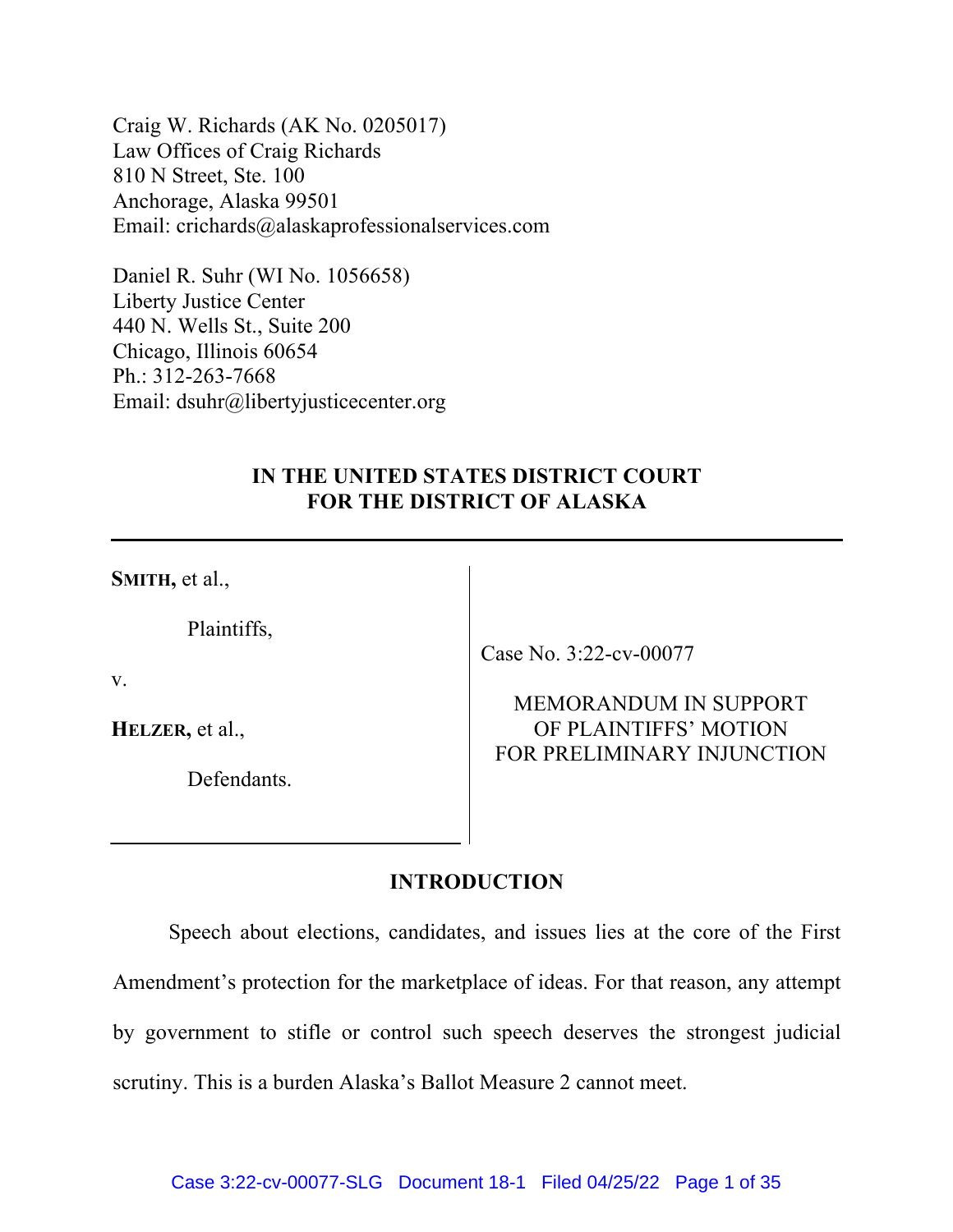Ballot Measure 2, passed in November 2020 and operating to govern the upcoming 2022 election in Alaska, places new and unprecedented burdens on the rights of citizens to speak about matters of public concern. The law requires that donors redundantly report donations to avoid incurring thousands of dollars in fines. It demands that speakers fill their ads with extensive disclaimers for the entirety of an ad's run time, converting ads from communications about issues into an advertisement of a speaker's contributors. It further requires disclosure of not only donors but also the donors of donors—i.e., of donors who gave money to someone who in turn gave money to a speaker—demanding comprehensive genealogies of contributions that run far afield from any state interest in protecting the integrity of elections or curtailing corruption.

Plaintiffs are entitled to a preliminary injunction because they are likely to succeed on the merits of their claims that the on-air donor disclaimer requirement, the disclosure of donor layers, and the requirement that donors double-report contributions all violate the First Amendment's protections of political speech and association.

Moreover, it is vital that this Court act now to prevent irreparable injury to Plaintiffs. At this case's filing, the 2022 general election is less than seven months away. Plaintiffs, and hundreds of other speakers like them, will have their speech stifled if not granted preliminary relief ahead of that contest. The loss of First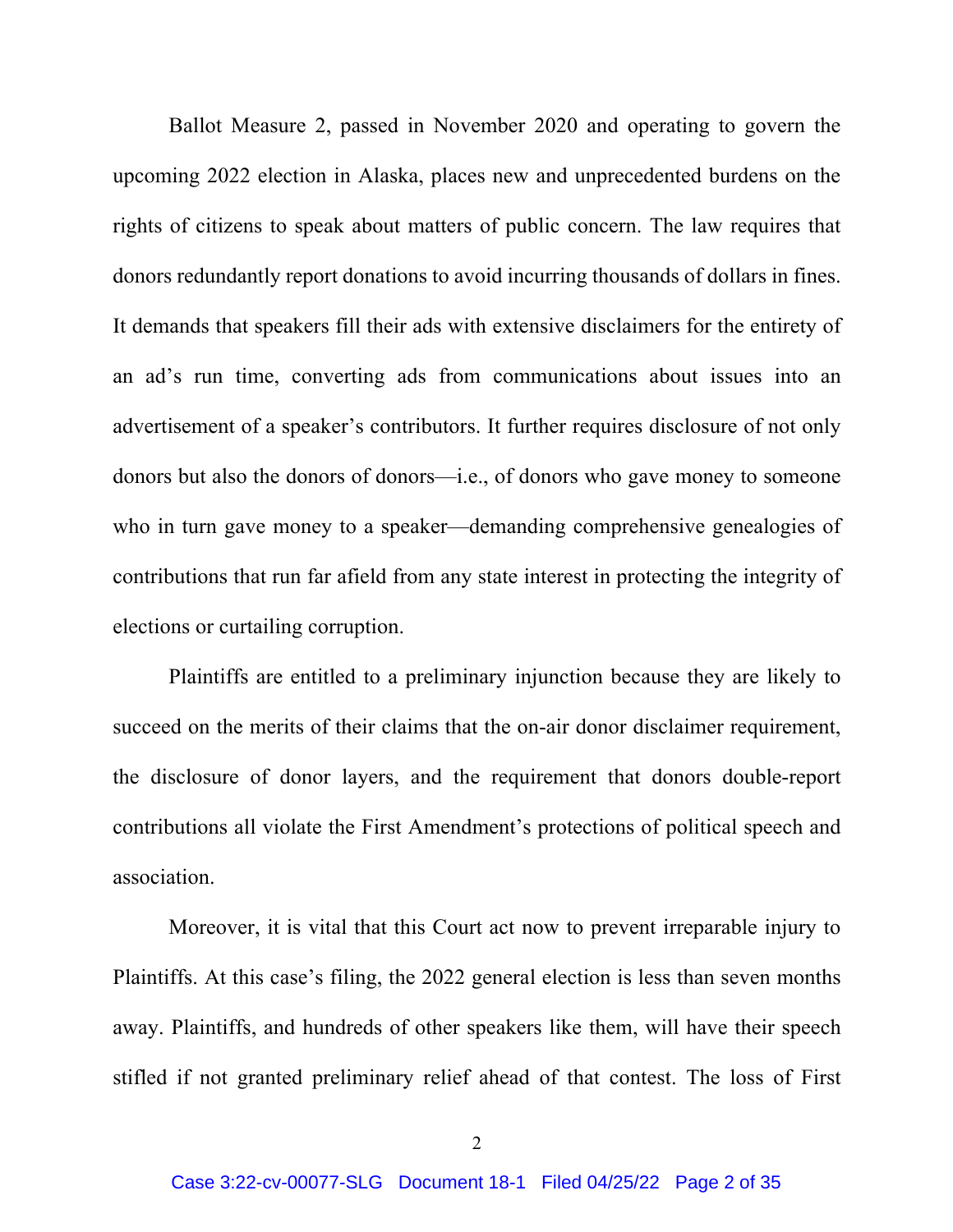Amendment rights for even a short time is an irreparable injury under any circumstance, but the damage is most acute where, as here, the challenged restrictions implicate an impending election about which citizens should have the right to speak freely.

Plaintiffs therefore ask this court to issue an order preliminarily enjoining the challenged portions of Ballot Measure 2 while this case remains ongoing.

#### **STATEMENT OF FACTS**

In November 2020, Alaska voters approved Ballot Measure 2, the most sweeping overhaul of election procedures in the State's history. Plaintiffs challenge three aspects of the scheme.

First, Ballot Measure 2 requires donor disclosure, not only by political committees and other groups, but simultaneously by the donors themselves. Section 7 provides that anyone who contributes as little as \$2,000 in aggregate in a calendar year to any group that makes independent expenditures, or even might possibly consider making independent expenditures in the future, must themselves file a report with the commission within 24 hours of the donation. Under Section 15, anyone who forgets or neglects to file this immediate disclosure is subject to civil fines of up to \$1,000 per day, whether the oversight is intentional or simply out of ignorance. This is on top of the required disclosures by independent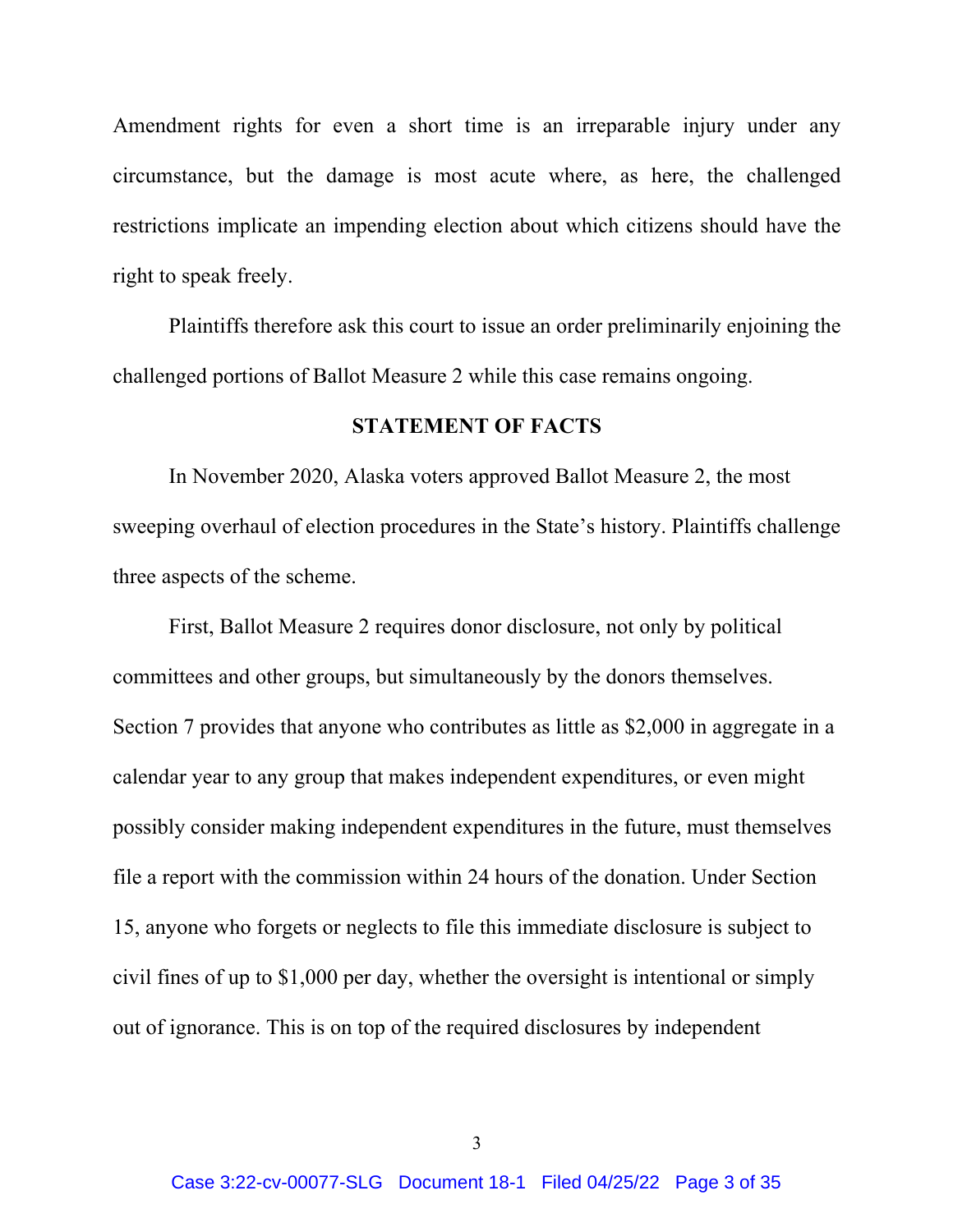expenditure groups themselves, rendering the requirements of Section 7 and 15 redundant.

Second, Ballot Measure 2 imposes multiple extensive disclaimer requirements on political advertising. Under Section 11, television and internet advertisements must include, for the entirety of the ad, a disclaimer detailing (1) the individual or entity who paid for the ad along with the funder's city and state of principal place of business and (2) the name and city and state of residence of the five largest contributors to the speaker. Section 12 requires that any ad funded with out-of-state donations include on screen—for its entirety—the statement that "A MAJORITY OF CONTRIBUTIONS TO (OUTSIDE-FUNDED ENTITY'S NAME) CAME FROM OUTSIDE THE STATE OF ALASKA." AS 15.13.090(g).

Third, Sections 6, 9, 14, and 18 of Ballot Measure 2 compel not only the disclosure of an entity's donors, but also any donors to the entity's donors, and in turn any donors to the entity's donors' donors, requiring secondary disclosure of third-parties who have not themselves chosen to speak or advocate in Alaska elections.

The State does not keep these sweeping and unprecedented disclosures in confidence, as it might if it were only using the information to further its interest in enforcing its laws. Rather, Defendant members of the Commission post donor reports on the agency's website, so anyone can see a donor's name, home address,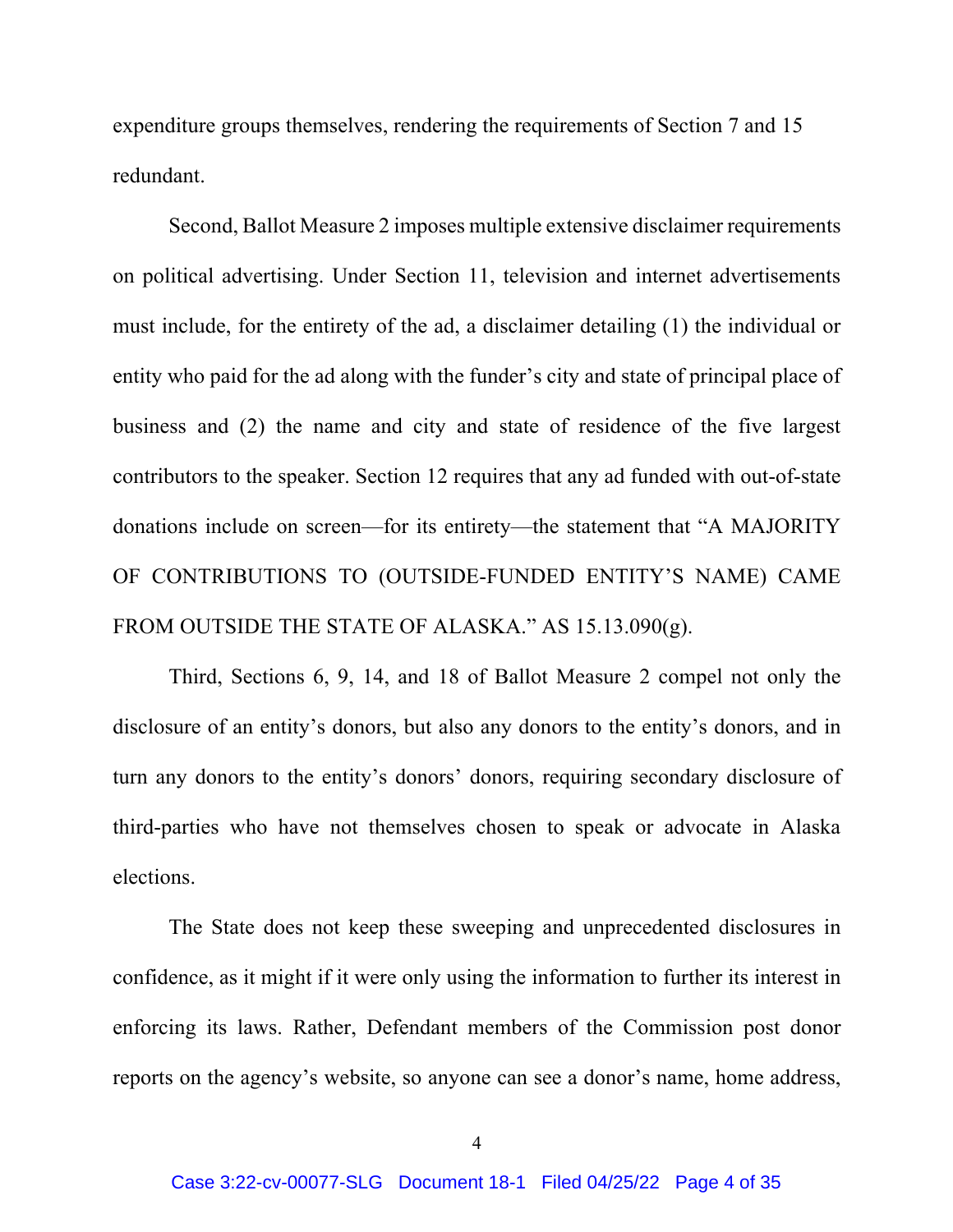and occupation.<sup>1</sup> Under Ballot Measure 2, anyone who gives money to an organization that then donates money to some other entity that then makes independent expenditures can find their name posted on a government website as a supporter of a cause or candidate—exposing them to harassment or retaliation based on their ostensible support of a candidate they might never have even heard of. As a result, some donors will decline to participate at all rather than see their members disclosed.

Plaintiffs are individuals and organizations subject to Ballot Measure 2. Two plaintiffs are independent expenditure groups—Families of the Last Frontier and the Alaska Free Market Coalition. As such, they will be responsible for complying with the disclaimer (Count II) and disclosure (Count III) requirements of Ballot Measure 2. The other plaintiffs are individual donors with proven track records of supporting independent expenditure groups and other political and charitable organizations at levels greater than \$2,000 in a calendar year. As such, they will be subject to the disclosure requirements (Counts I and III) and their names may be included among the top five donors required in the disclaimer requirement (Count II).

### **STANDARD OF REVIEW**

The four factors for a preliminary injunction are familiar: "A plaintiff seeking a preliminary injunction must establish that he is likely to succeed on the

<sup>1</sup> https://doa.alaska.gov/apoc/SearchReports/.mselves.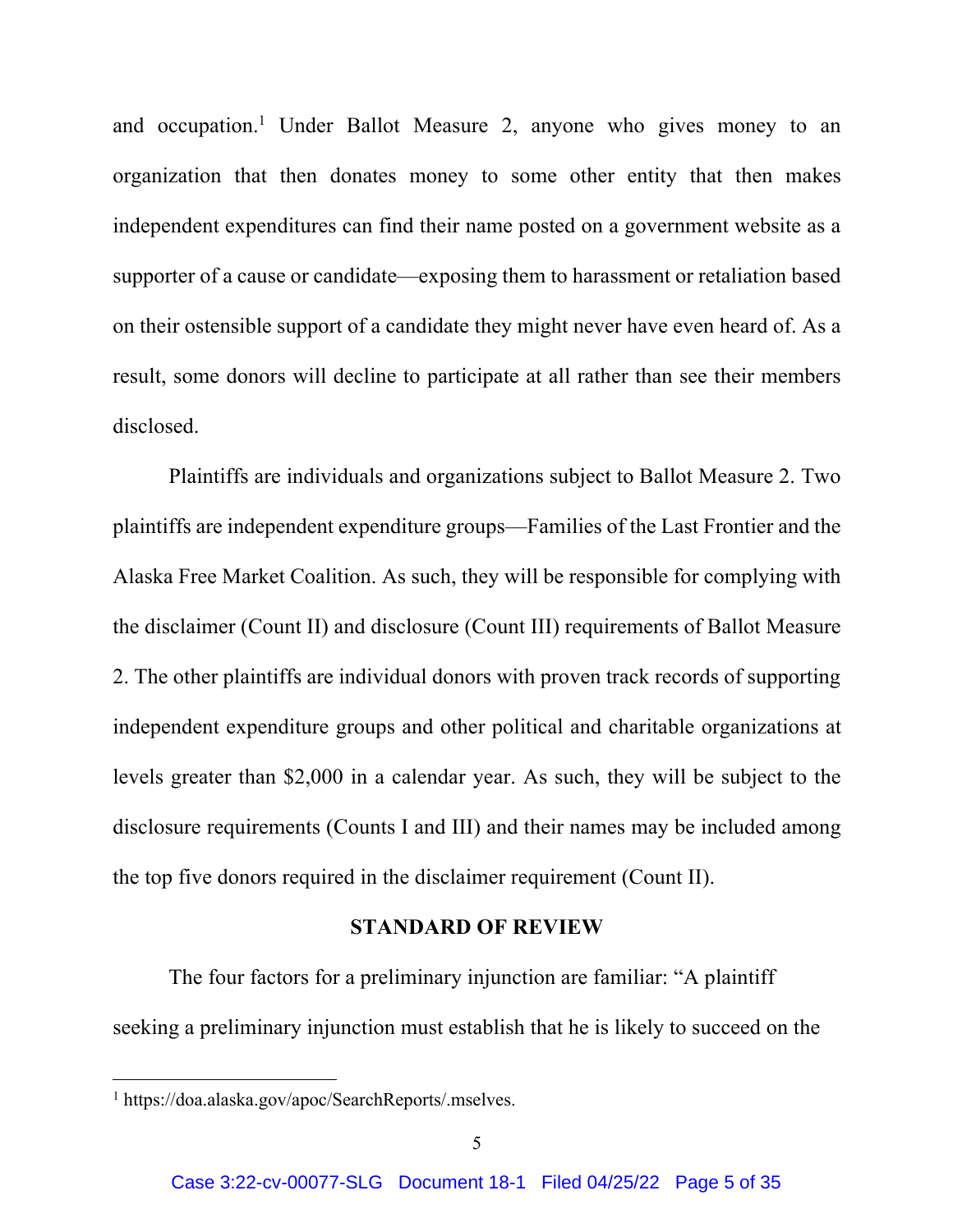merits, that he is likely to suffer irreparable harm in the absence of preliminary relief, that the balance of equities tips in his favor, and that an injunction is in the public interest." *Winter v. Nat. Res. Def. Council, Inc*., 555 U.S. 7, 20 (2008).

"Courts asked to issue preliminary injunctions based on First Amendment grounds face an inherent tension: the moving party bears the burden of showing likely success on the merits and yet within that merits determination the government bears the burden of justifying its speech-restrictive law." *Cal. Chamber of Commerce v. Council for Educ. & Rsch. on Toxics*, No. 21-15745, 2022 U.S. App. LEXIS 6952, at \*17-18 (9th Cir. Mar. 17, 2022). The Ninth Circuit has instructed courts how to navigate that tension: "[I]n the First Amendment context, the moving party bears the initial burden of making a colorable claim that its First Amendment rights have been infringed, or are threatened with infringement, at which point the burden shifts to the government to justify the restriction on speech." *Id*.

#### **ARGUMENT**

### **I. Plaintiffs are likely to succeed on the merits.**

Plaintiffs are likely to succeed on the merits. On each of the three claims discussed below, they have raised at least a colorable claim, and they show why the government cannot justify its restrictions given the appropriate level of scrutiny.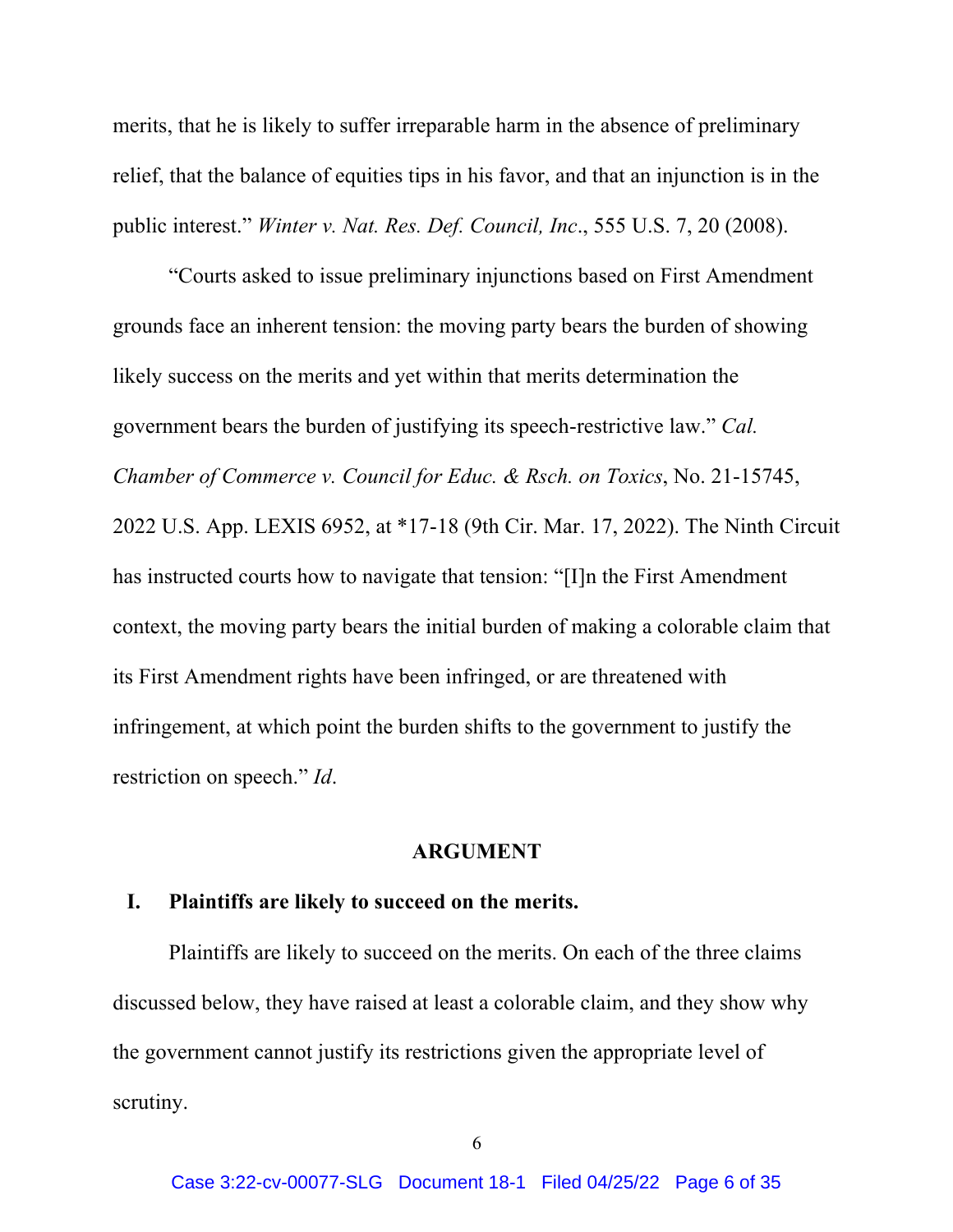### **A. Compelling individual donors to report donations to independent expenditure groups violates the First Amendment.**

Sections 7 and 15 of Ballot Measure 2 compel individual independent expenditure donors to report donations to Defendants within 24 hours—even though the law already requires the recipients of such donations to report exactly the same information. This sort of repetitive campaign finance law, duplicating existing disclosure requirements, is overly burdensome and unjustifiable. *See McCutcheon v. FEC*, 572 U.S. 185, 221 (2014) ("This 'prophylaxis-uponprophylaxis approach' requires that we be particularly diligent in scrutinizing the law's fit.").

"Regardless of the type of association, compelled disclosure requirements are reviewed under exacting scrutiny." *Ams. for Prosperity Found. v. Bonta* (*AFPF*), 141 S. Ct. 2373, 2383 (2021). For the challenged provision of Ballot Measure 2 to survive, "there must be 'a substantial relation between the disclosure requirement and a sufficiently important governmental interest,' and 'the strength of the governmental interest must reflect the seriousness of the actual burden on First Amendment rights.'" *Id.* (quoting *Doe v. Reed*, 561 U. S. 186, 196 (2010)).

The Supreme Court has recognized that laws requiring disclosure of campaign contributions may serve a governmental interest because "disclosure helps voters to define more of the candidates' constituencies." *Buckley v Valeo*, 424 U.S. 1, 81 (1976). But this interest must be cabined by the inherent harms of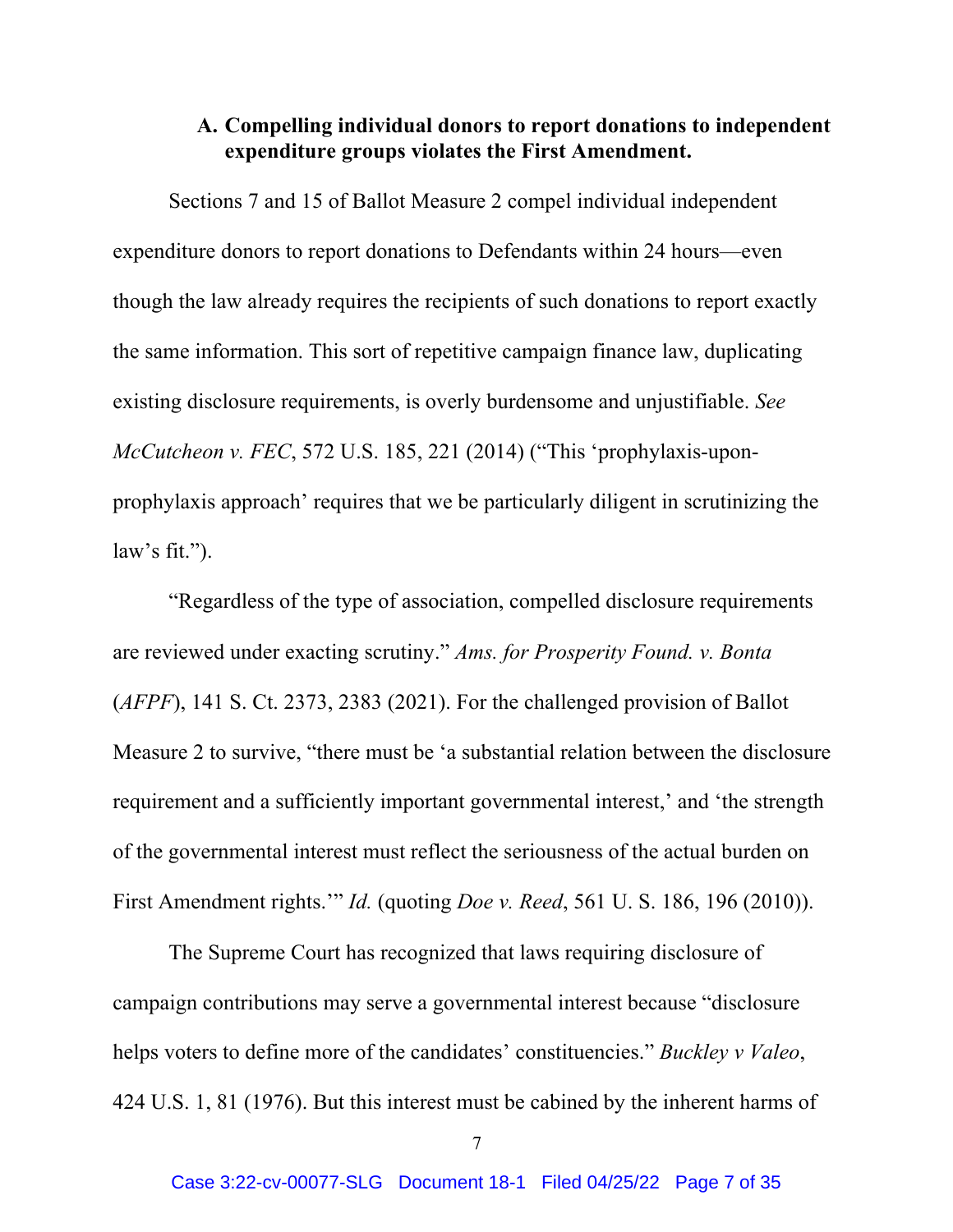disclosure requirements, since "when it comes to a person's beliefs and associations, broad and sweeping state inquiries into these protected areas discourage citizens from exercising rights protected by the Constitution." *AFPF*, 141 S. Ct. at 2384 (cleaned up) (quoting *Baird v. State Bar of Ariz*., 401 U. S. 1, 6 (1971) (plurality opinion)). Thus, filing requirements that are "onerous" and "unduly" burdensome should be struck down. *Yamada v. Snipes*, 786 F.3d 1182, 1195-96 (9th Cir. 2015). *See FEC v. Massachusetts Citizens for Life*, 479 U.S. 238, 254 (1986) (plurality) (stating that when a law imposes "[d]etailed record-keeping and disclosure obligations" and other "administrative costs that many small entities may be unable to bear," it is unconstitutional).

The rule's burdensome nature suffices by itself to render the requirement unconstitutional. Under Ballot Measure 2, anyone donating as little as \$2,000 must meet the sort of compliance burdens typically reserved for sophisticated parties who have the expertise—and the lawyers—to ensure they are following the rules. Imposing such burdens on issue groups and political committees might be a reasonable strategy to achieve Alaska's legitimate interest. Imposing them on anyone who writes a moderate-sized check is not.

Requiring individuals to meet standards usually reserved for sophisticated parties violates the First Amendment: "The average citizen cannot be expected to master on his or her own the many campaign financial-disclosure requirements set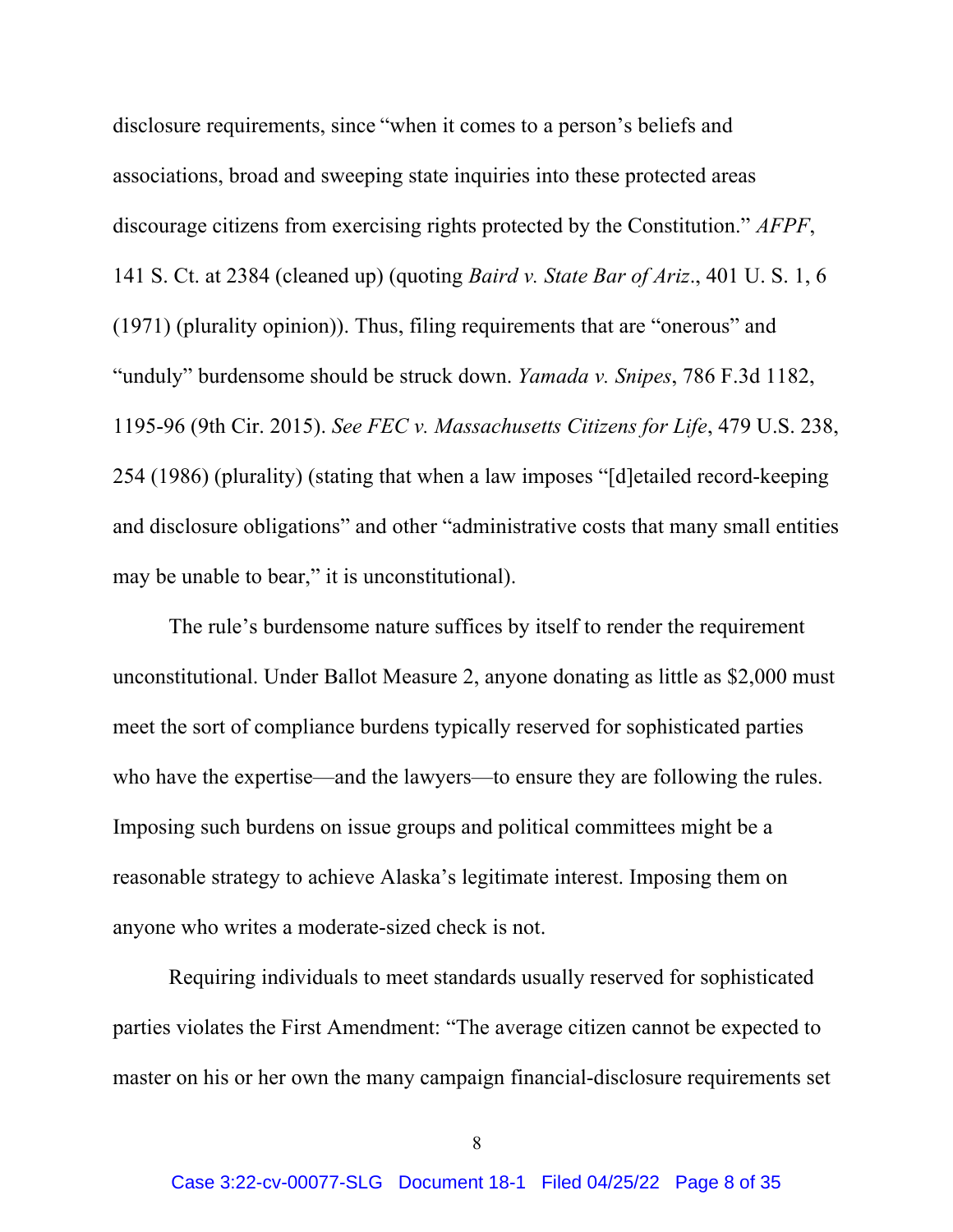forth" by Ballot Measure 2. *Sampson v. Buescher*, 625 F.3d 1247, 1259 (10th Cir. 2010). First, every donor of even a modest amount of money must know of his or her obligation to report within 24 hours, itself a tremendous burden. But this is exacerbated by the law's language, which requires both encyclopedic and prophetic knowledge of Alaska independent expenditure groups. Under Section 7 of Ballot Measure 2, a donor must report not only a contribution to an active independent expenditure group, but also a contribution to any group that has made independent expenditures in the past two years or is likely to do so in the future. AS 15.13.040(r). Even if every donor can search APOC's website for past independent expenditures every time he makes a contribution, he can hardly be expected to precisely predict which groups APOC will believe will engage in such expenditures in the future. "Faced with the complex and formalized requirements" normally required of sophisticated political organizations, many donors will "conclude that their contemplated political activity is simply not worth it and opt not to speak at all." *Wis. Right to Life, Inc. v. Barland*, 751 F.3d 804, 840 (7th Cir. 2014). "The First Amendment does not permit laws that force speakers to retain a campaign finance attorney, conduct demographic marketing research, or seek declaratory rulings before discussing the most salient political issues of our day." *Citizens United v. FEC*, 558 U.S. 310, 324 (2010). Yet that is precisely the position in which Alaska puts donors who make moderate-sized donations.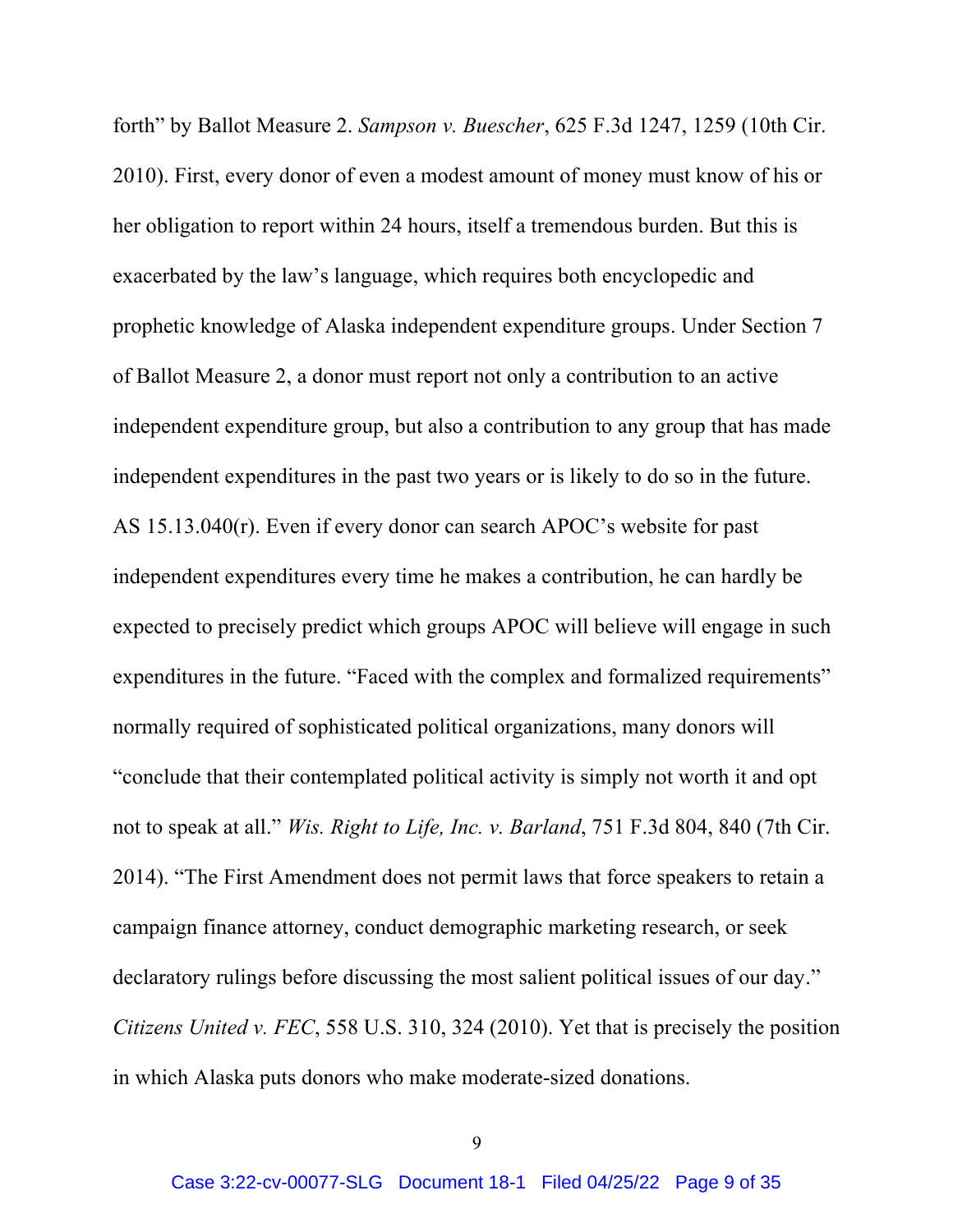And Alaska imposes this burden on citizens even though it *already has* a source of the *same information.* Disclosure of donations by the donee political entities—which the law required before Ballot Measure 2 and still requires (AS 15.13.040(d))—fulfills any legitimate interest Alaska may claim. There is no state interest in requiring individual donors to report information to the government that the government already has. The First Amendment cannot countenance purely performative restrictions on core political speech.

The best Alaska can argue is that the individual disclosure requirement serves as a crude sort of audit procedure: by demanding compliance from the entities on both ends of the transaction, the State can cross-reference the reports and discover donations that an entity failed to disclose. But a state "is not free to enforce any disclosure regime that furthers its interests. It must instead demonstrate its need for universal production in light of any less intrusive alternatives." *AFPF*, 141 S. Ct. at 2386. Discovering stray errors or concealments does not justify Alaska casting "a dragnet for sensitive donor information . . . even though that information will become relevant in only a small number of cases." *Id.*  at 2387. The fact that this procedure may make enforcing campaign finance rules administratively somewhat easier is of no moment. *See Id.* ("California's interest is less in investigating fraud and more in ease of administration. This interest, however, cannot justify the disclosure requirement.").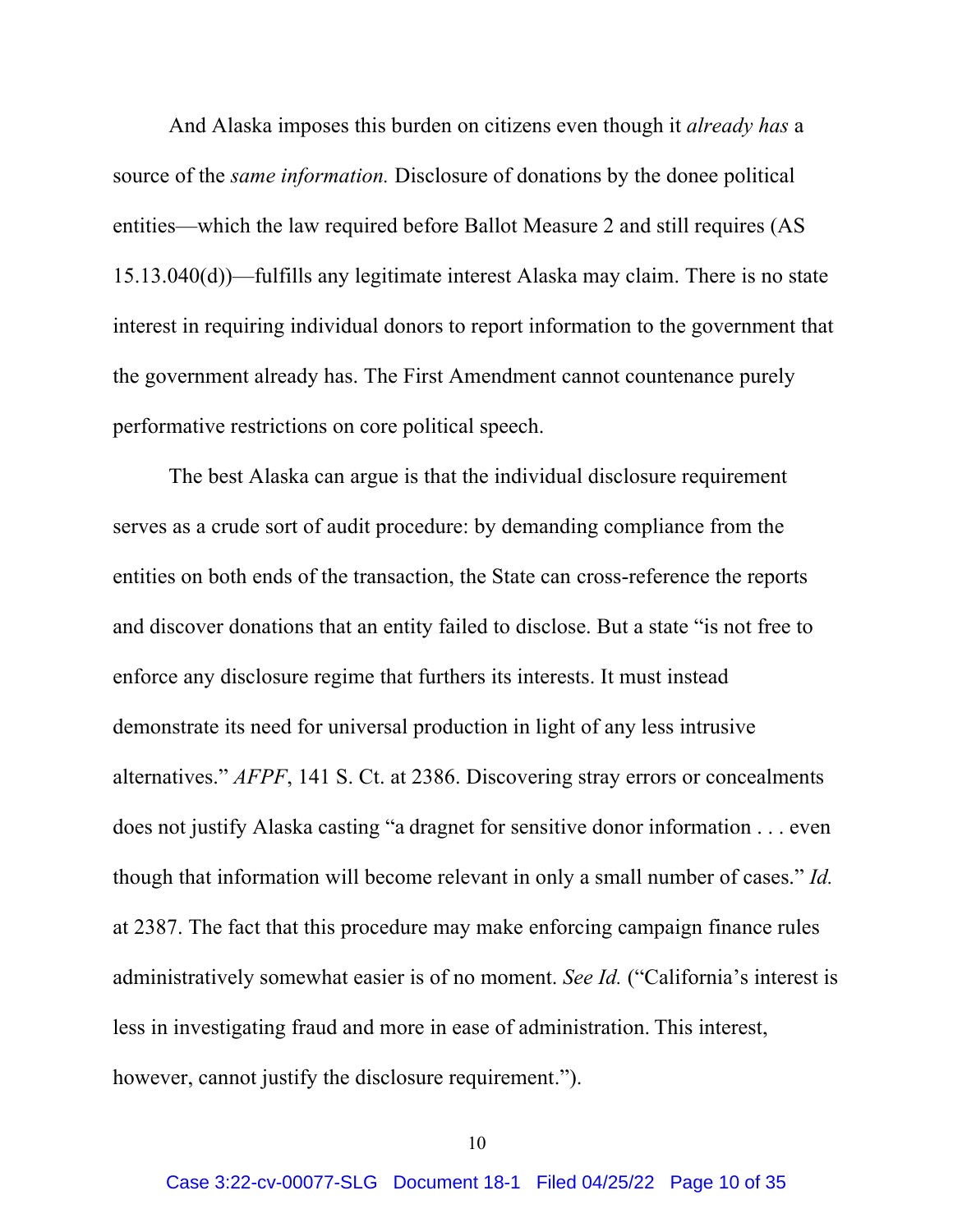Double disclosure might allow Alaska to catch some misbehavior it would otherwise miss. And so would triple disclosure, or quadruple. Alaska could require everyone to report the donations of their neighbors, or their employees. It could ask them to keep track of their parents' political spending, and their children's. Each additional reporting party would provide *some* marginal increase in the information available to Alaska's campaign finance regulators. But the costs imposed on First Amendment rights would far outweigh each *de minimis* increase in government oversight. Requiring disclosures by citizen donors *and* recipient organizations cannot survive exacting scrutiny, under which "the strength of the governmental interest must reflect the seriousness of the actual burden on First Amendment rights.'" *AFPF,* 141 S. Ct. at 2483 (quoting *Reed*, 561 U. S. at 196). Here the burden on individual donors is great, and the marginal gain to the state is very small.

Finally, the government has no business requiring disclosure of current donations to groups that engaged in independent expenditures in the past or may do so in the future. To be upheld, disclosure requirements must be "tied with precision to specific election periods" and "carefully tailored to pertinent circumstances." *Nat'l Ass'n for Gun Rights, Inc. v. Mangan*, 933 F.3d 1102, 1117-18 (9th Cir. 2019). These requirements are not tied with precision or carefully tailored. If Families of the Last Frontier engaged in an independent expenditure two years ago,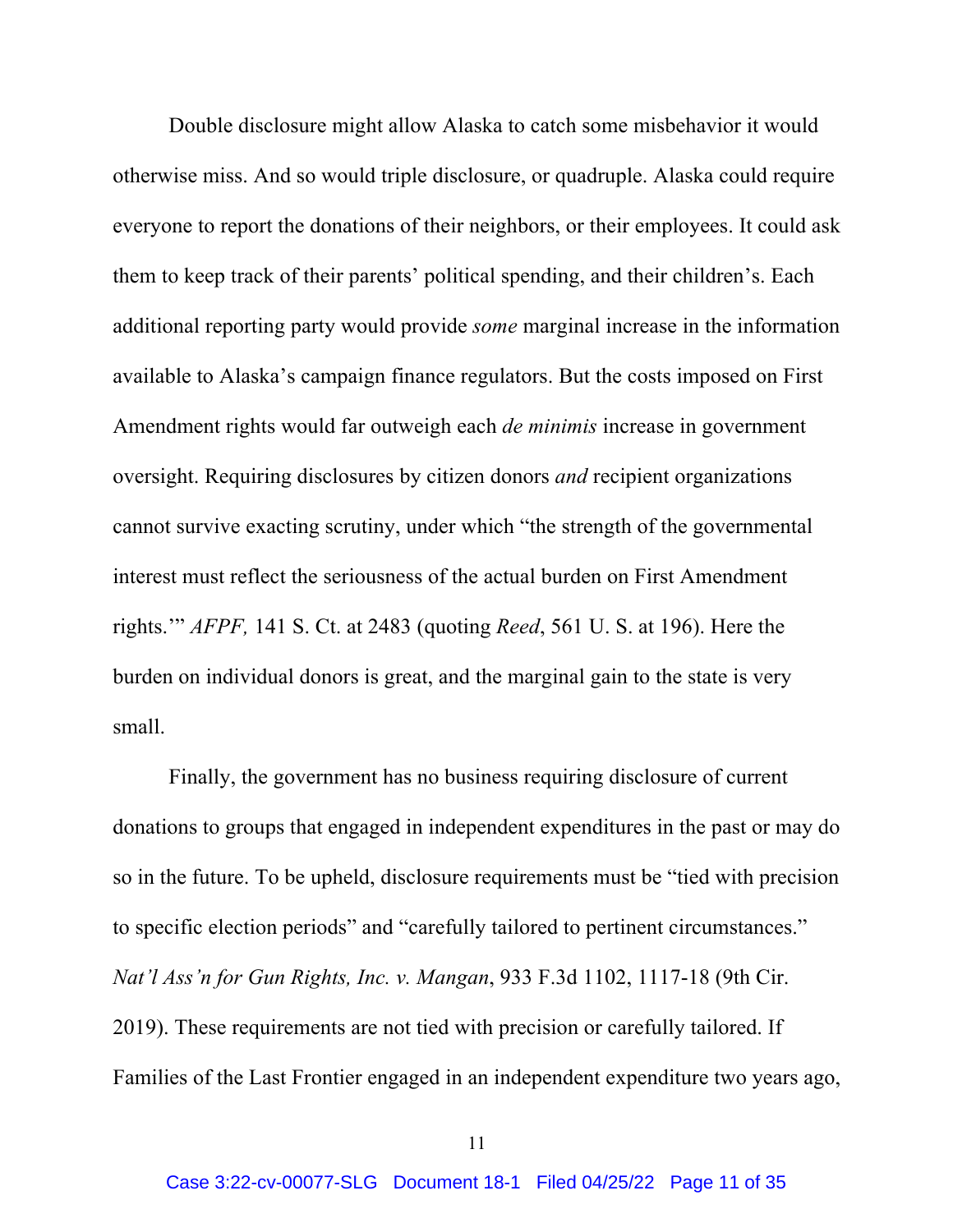but has not done so since, Defendants have no interest in knowing its donors, much less broadcasting them on the Internet. When a group stops speaking about candidates, the government's interest in knowing its donors also stops, and the group reverts to the traditional First Amendment protection for the privacy of its supporter lists. *AFPF*, 141 S. Ct. at 2383. Similarly, the government has no interest in knowing donors to groups that are likely to engage in independent expenditures. If the group makes independent expenditures, then it will have to report all of its donors for the past calendar year. AS 15.13.040(b). But if the donor guesses wrong about a group's likelihood to engage in an independent expenditure, or reports out of an abundance of caution in the face of huge fines, or if the group plans to do so but then changes its mind or strategy, the Defendants again have no sufficient interest in knowing the group's donors. The usual presumption of privacy for groups must prevail unless and until a group actively engages in electoral communications; anything more is not "carefully tailored" to the government's interests.

This Court should therefore find that Plaintiffs are likely to succeed on the merits of their claim that the individual disclosure requirement is unconstitutional.

## **B. Compelling speakers to recite government-imposed scripts on campaign materials violates the First Amendment.**

The First Amendment protects "both the right to speak freely and the right to refrain from speaking at all." *Wooley v. Maynard*, 430 U.S. 705, 714 (1977). The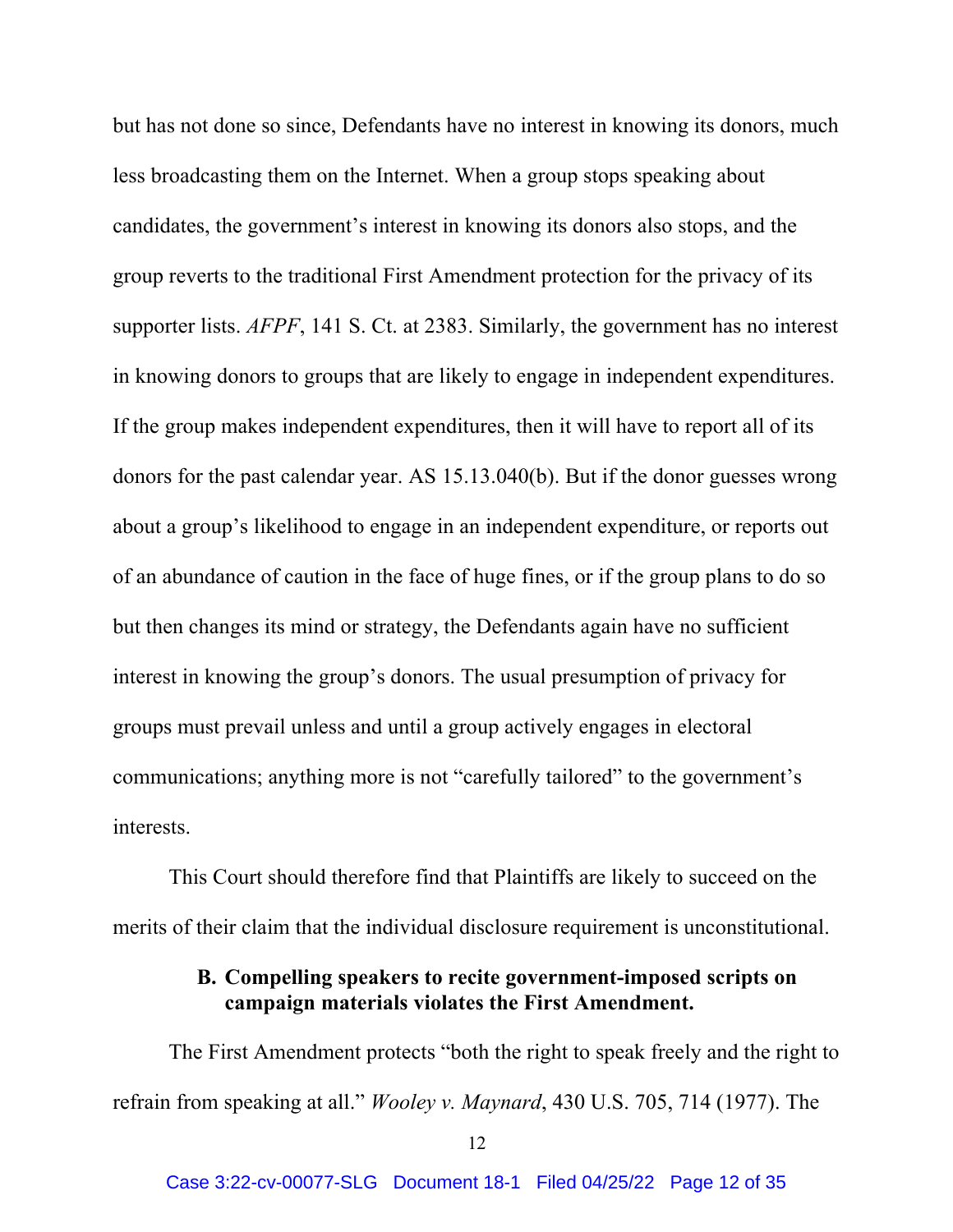general rule is that the government may not compel a person "to utter what is not in his mind." *W. Va. State Bd. of Educ. v. Barnette*, 319 U.S. 624, 634 (1943). Compelled speech on the government's behalf is impermissible if it "affects the message conveyed." *Hurley v. Irish-Am. Gay, Lesbian & Bisexual Grp. Of Bos.*, 515 U.S. 557, 572 (1995). Put another way, the government violates a speaker's First Amendment rights by "interfer[ing] with the [speaker's] ability to communicate its own message." *Rumsfeld v. F. for Acad. & Institutional Rts., Inc.*, 547 U.S. 47, 64 (2006).

"Laws that compel speakers to utter or distribute speech bearing a particular message are subject to the same rigorous scrutiny" as other content-based laws. *Turner Broad. Sys., Inc. v. FCC*, 512 U.S. 622, 642 (1994). "Content-based laws those that target speech based on its communicative content—are presumptively unconstitutional and may be justified only if the government proves that they are narrowly tailored to serve compelling state interests." *Reed v. Town of Gilbert, Ariz*., 576 U.S. 155, 163 (2015). In other words, such laws are "subject to strict scrutiny." *Id.* at 165.

The Supreme Court recently applied these settled principles in *National Institute of Family & Life Advocates v. Becerra* (*NIFLA*), 138 S. Ct. 2361 (2018). At issue was a California statute that compelled clinics licensed to serve pregnant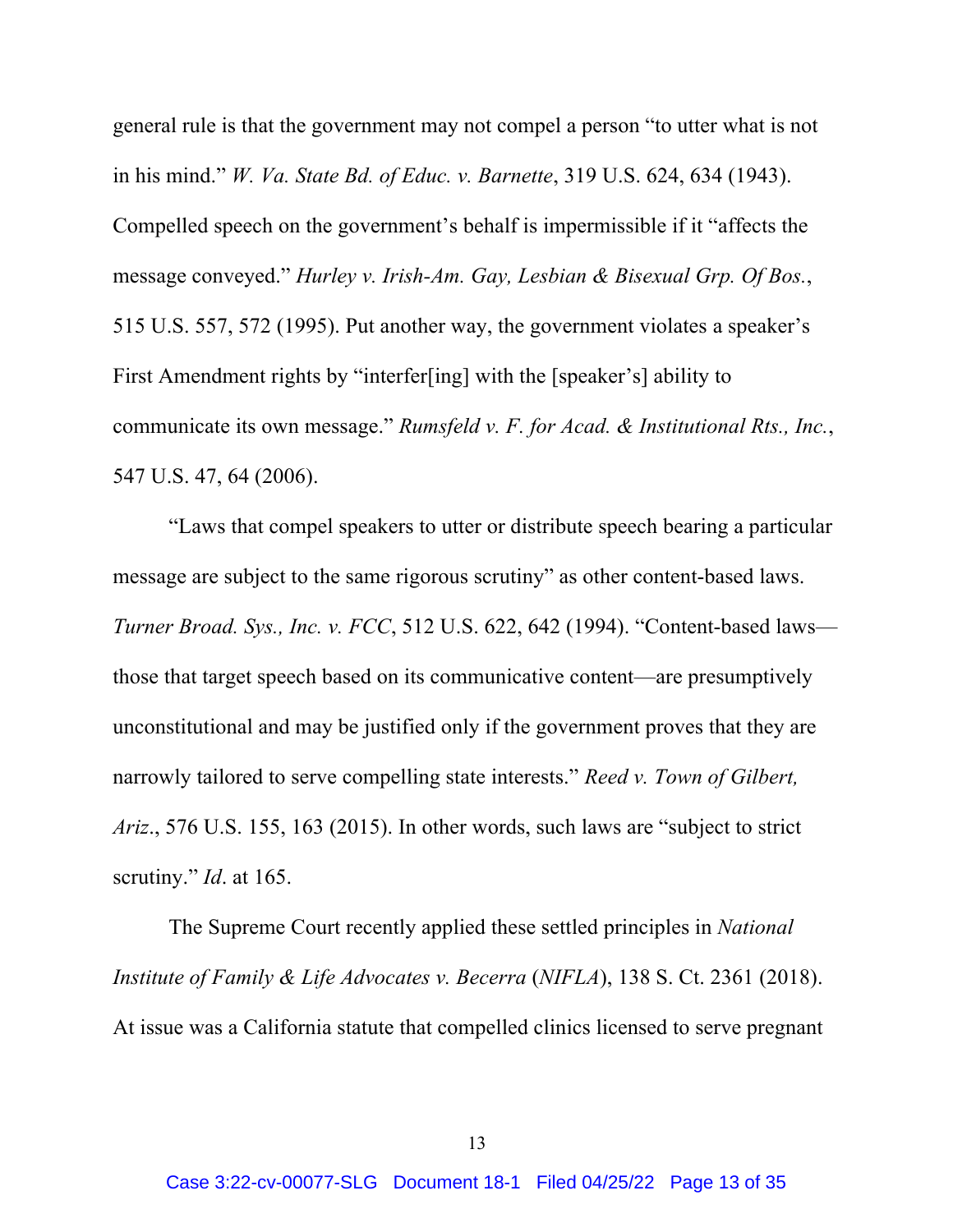women to post a notice about abortion rights. Unlicensed clinics were required to post a notice that they were not licensed to provide medical services.

The Court concluded that the required notices for licensed clinics were compelled speech. Those clinics had to "provide a government-drafted script about the availability of state-sponsored services, as well as contact information for how to obtain them." *Id.* at 2371 (cleaned up). "By compelling individuals to speak a particular message," this requirement "alter[ed] the content of their speech." *Id.*  (cleaned up). And though the Court focused on the unlicensed clinic requirement's lack of tailoring, the Court characterized this requirement as "a governmentscripted, speaker-based disclosure requirement." *Id.* at 2377.

*NIFLA* dooms Alaska's donor disclaimer requirement. Like California's licensed clinic notice, Alaska's requirement that Plaintiffs list their top donors on their speech is a "government-drafted script" whose exact wording is set by statute. Plaintiffs are compelled to alter their speech to incorporate the government's message just as the pregnancy centers were forced to alter their speech to incorporate the government's notice. By requiring crisis pregnancy centers to post a notice about California's state-sponsored abortion services, California's licensed clinic notice effectively altered the message of crisis pregnancy centers seeking to counsel pregnant women against having an abortion. Similarly, the Alaska donor disclaimer requirement forces Plaintiffs to alter their advertisements that seek to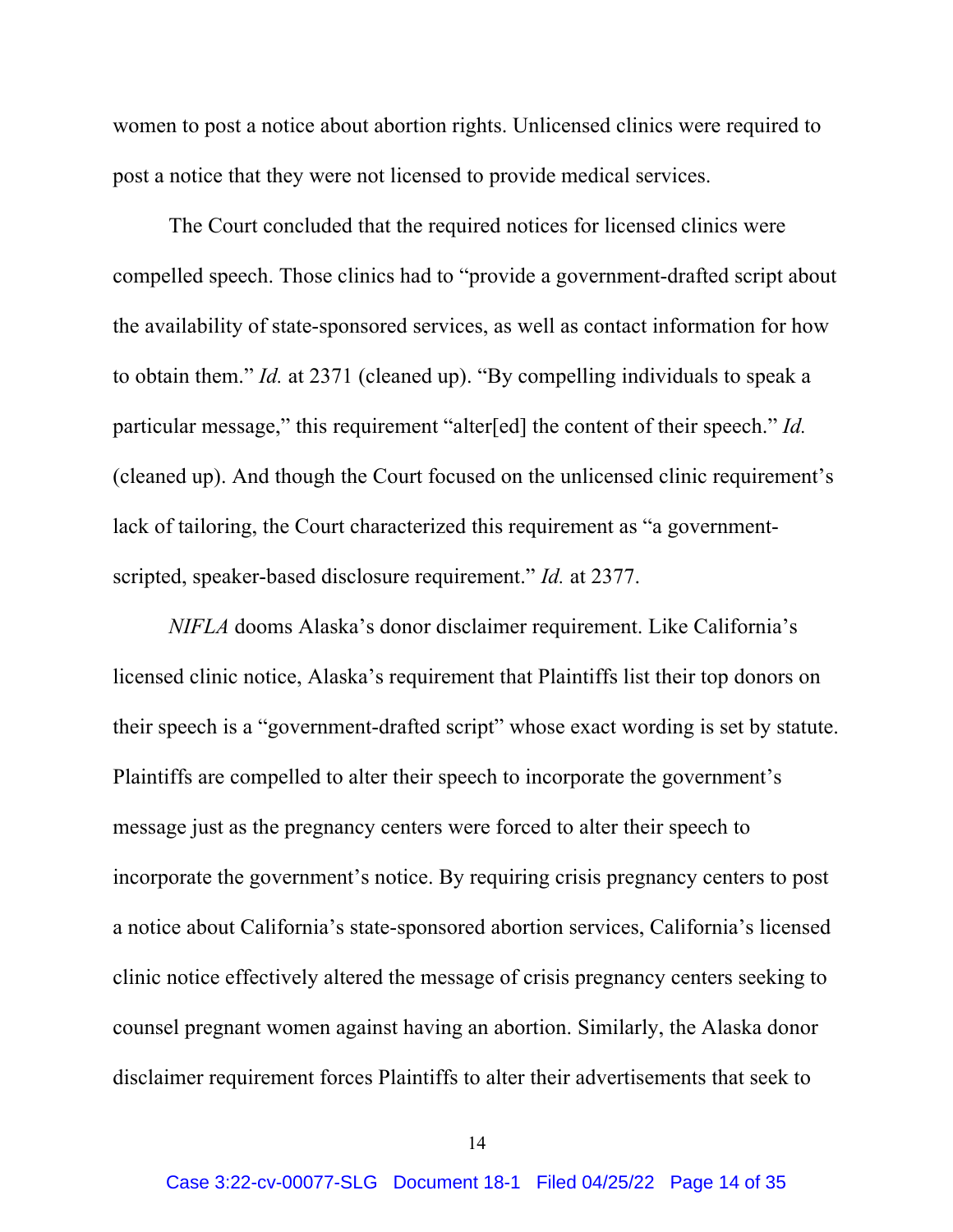inform or convince people on a particularly political issue, to also encourage viewers or listeners to consider Plaintiffs' own donors.

If anything, the speech alteration is even more severe here, for instead of merely posting a government-provided notice, petitioners must change their own speech to accommodate the government's. And this intrusion on speech is especially offensive to the First Amendment because it pertains to speech about elections—an area "integral to the operation of our system of government," where the First Amendment should have "its fullest and most urgent application." *Ariz. Free Enter. Club's Freedom Club PAC v. Bennett*, 564 U.S. 721, 734 (2011) (cleaned up).

The on-ad donor disclaimer here is content-based and thus subject to strict scrutiny because compelled speech is content-altering.<sup>2</sup> "Mandating speech that a

<sup>&</sup>lt;sup>2</sup> It should separately be subject to strict scrutiny because it is triggered "because of the topic discussed or the idea or message expressed." *Reed*, 576 U.S. at 163. Such "facial distinctions" that "defin[e] regulated speech by particular subject matter" constitute "obvious" content-based restrictions. *Reed*, 576 U.S. at 163; *see also, e.g., Burson v. Freeman*, 504 U.S. 191, 197–98 (1992) (plurality opinion) (regulation of speech near polling places "a facially content-based restriction" because it was limited to speech "related to a political campaign"); *NetChoice, LLC v. Moody*, No. 4:21cv220-RH-MAF, 2021 U.S. Dist. LEXIS 121951, at \*29 (N.D. Fla. June 30, 2021) (law content-based because it applied "only to material posted 'by or about a candidate[]'"). Nevertheless, some cases have not applied strict scrutiny to certain disclosure provisions. *E.g., Buckley*, 424 U.S. at 64. This Court need not resolve any doctrinal discrepancy because the compelled-speech requirement here is also content-altering.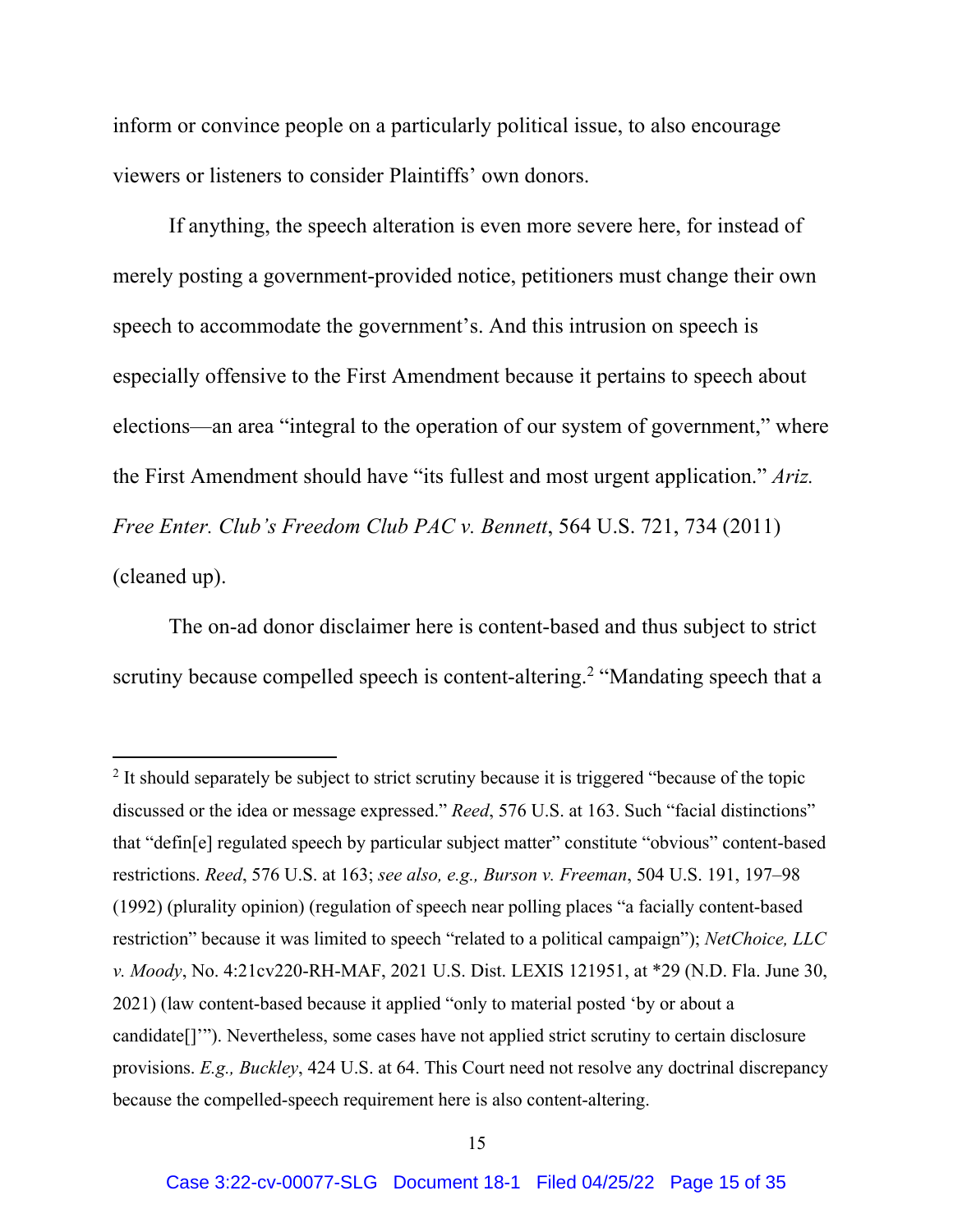speaker would not otherwise make necessarily alters the content of the speech." *Riley v. Nat'l Fed'n of Blind*, 487 U.S. 781, 795 (1988). "Since all speech inherently involves choices of what to say and what to leave unsaid," *Pac. Gas & Elec. Co. v. Pub. Utilities Comm'n of California*, 475 U.S. 1, 11 (1986) (plurality opinion), the compelled speech requirement here harms Plaintiffs in multiple ways. It both restricts their ability to speak their preferred message and forces them to speak a message they do not want to voice.

First, Plaintiffs cannot use those portions of their advertisements that the government commandeers. Such a feature has been recognized in other contentbased compelled speech cases as a "penalty" on speech. For instance, in *Miami Herald Publishing Co. v. Tornillo*, the Court considered a statute that granted political candidates equal space in a newspaper to reply to criticism, the Court noted that this "compelled printing" imposed a "penalty" on publishers, including "the cost in printing and composing time and materials and in taking up space that could be devoted to other material the newspaper may have preferred to print." 418 U.S. 241, 256 (1974). Here, similarly, the government's speech consumes ad time that displaces petitioners' preferred speech.

The requirement here also forces organizations like petitioners to speak the government's own message. Plaintiffs believe strongly in the right to privacy for citizens and would not include their donors' information in their advertisements if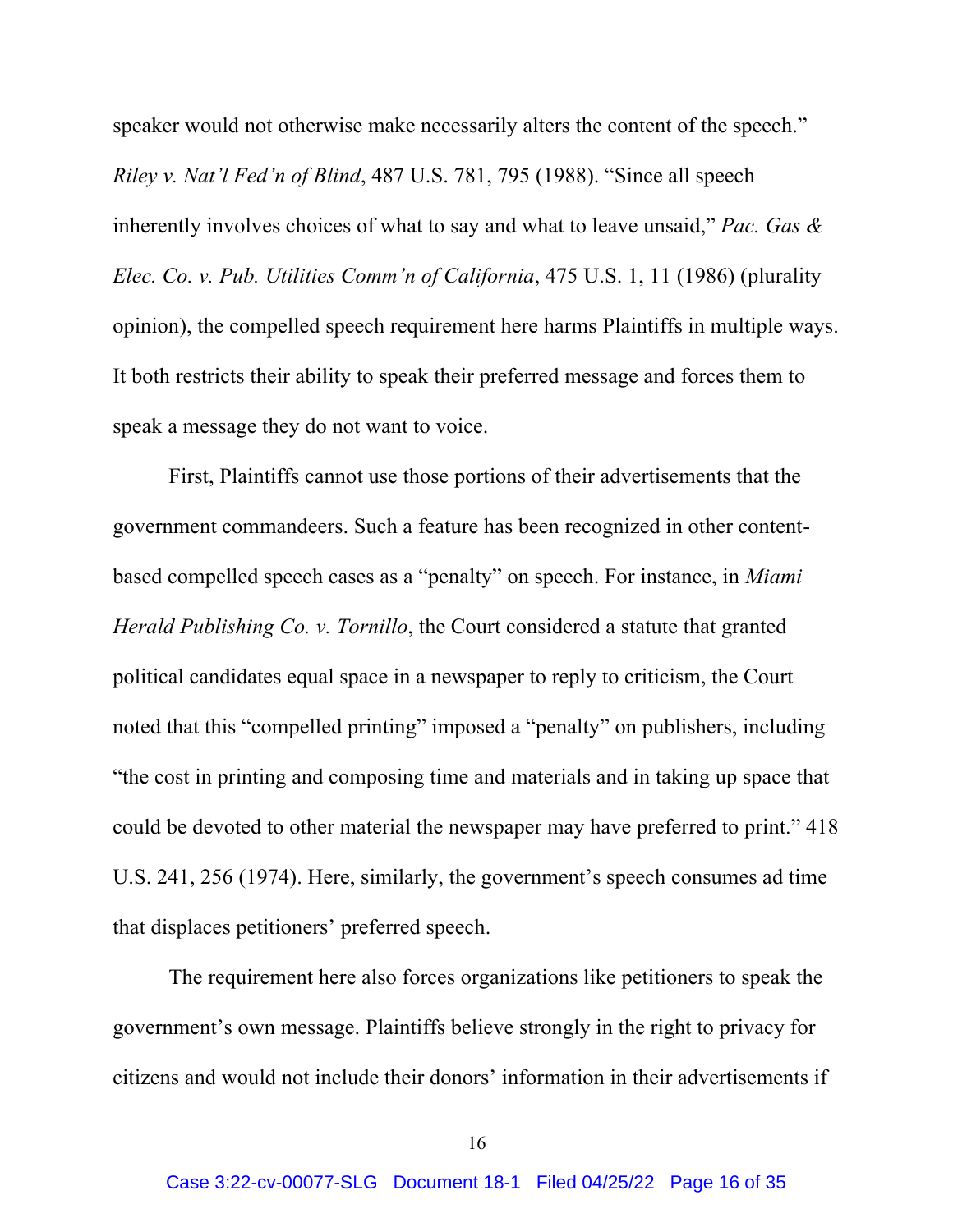not forced to by the law. Shaw Decl. ¶¶ 5, 6, & 9; Strait Decl. 4, 5 & 7. ¶¶ Forcing an organization committed to limited government and personal freedom to announce the names of its donors in advertisements is similar to forcing pro-life groups to share information about abortion access. "[W]hen dissemination of a view contrary to one's own is forced upon a speaker intimately connected with the communication advanced, the speaker's right to autonomy over the message is compromised." *Hurley*, 515 U.S. at 576. Donors may be less likely to support groups that appear to violate their own principles. And listeners' rights are harmed too, for Plaintiffs' message is distorted by government interference. *Cf. Stanley v. Georgia*, 394 U.S. 557, 564 (1969) ("[T]he Constitution protects the right to receive information and ideas.").

The requirement also forces Plaintiffs to change the subject of their advertisements: from informing or trying to convince listeners about a political issue to talking about Plaintiffs' donors. The government's forced speech about the speaker's funding distracts the listener from the speaker's intended message. *Wash. Post v. McManus*, 944 F.3d 506, 515 (4th Cir. 2019) ("many political advocates today also opt for anonymity in hopes their arguments will be debated on their merits rather than their makers," or in this instance their makers' funders).

The compelled disclosure is no less offensive because it compels statements of fact rather than statement of opinion: the "general rule that the speaker has the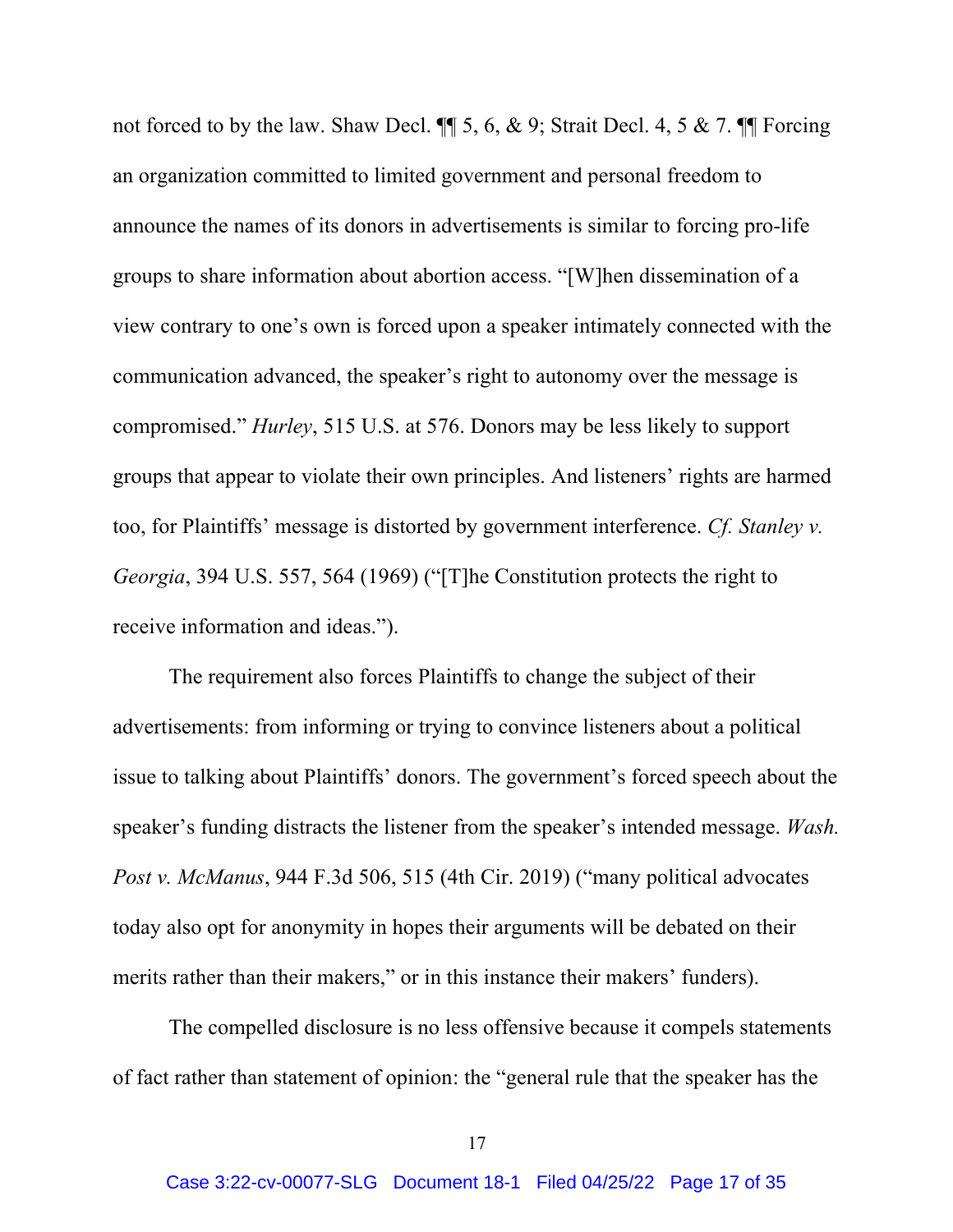right to tailor the speech[] applies not only to expressions of value, opinion, or endorsement, but equally to statements of fact." *Hurley*, 515 U.S. at 573. The problem is the government-mandated change in the content of one's speech, not whether the new content is neutral, factual, or otherwise non-ideological.

Thus, Alaska's mandate is a regulation of "pure speech"—not merely a regulation of "the mechanics of the electoral process." *McIntyre*, 514 U.S. at 345.

The Ninth Circuit recognized this "constitutionally determinative distinction between on-publication identity disclosure requirements and after-the-fact reporting requirements" in *ACLU of Nevada v. Heller*, 378 F.3d 979, 991 (9th Cir. 2004). The court found that "requiring a publisher to reveal her identity on her election-related communication is considerably more intrusive" because it "necessarily connects the speaker to a particular message directly." *Id*. at 992. In contrast, "[c]ampaign regulation requiring off-communication reporting of expenditures made to finance communications does not involve the direct alteration of the content of a communication." *Id*. Because the Nevada law at issue in that case forced the ACLU to alter the content of its message, and not merely file information after the fact with the state, it was subject to strict scrutiny. *Id*. Alaska's mandate likewise requires speakers to alter the content of their messages and should therefore receive strict scrutiny.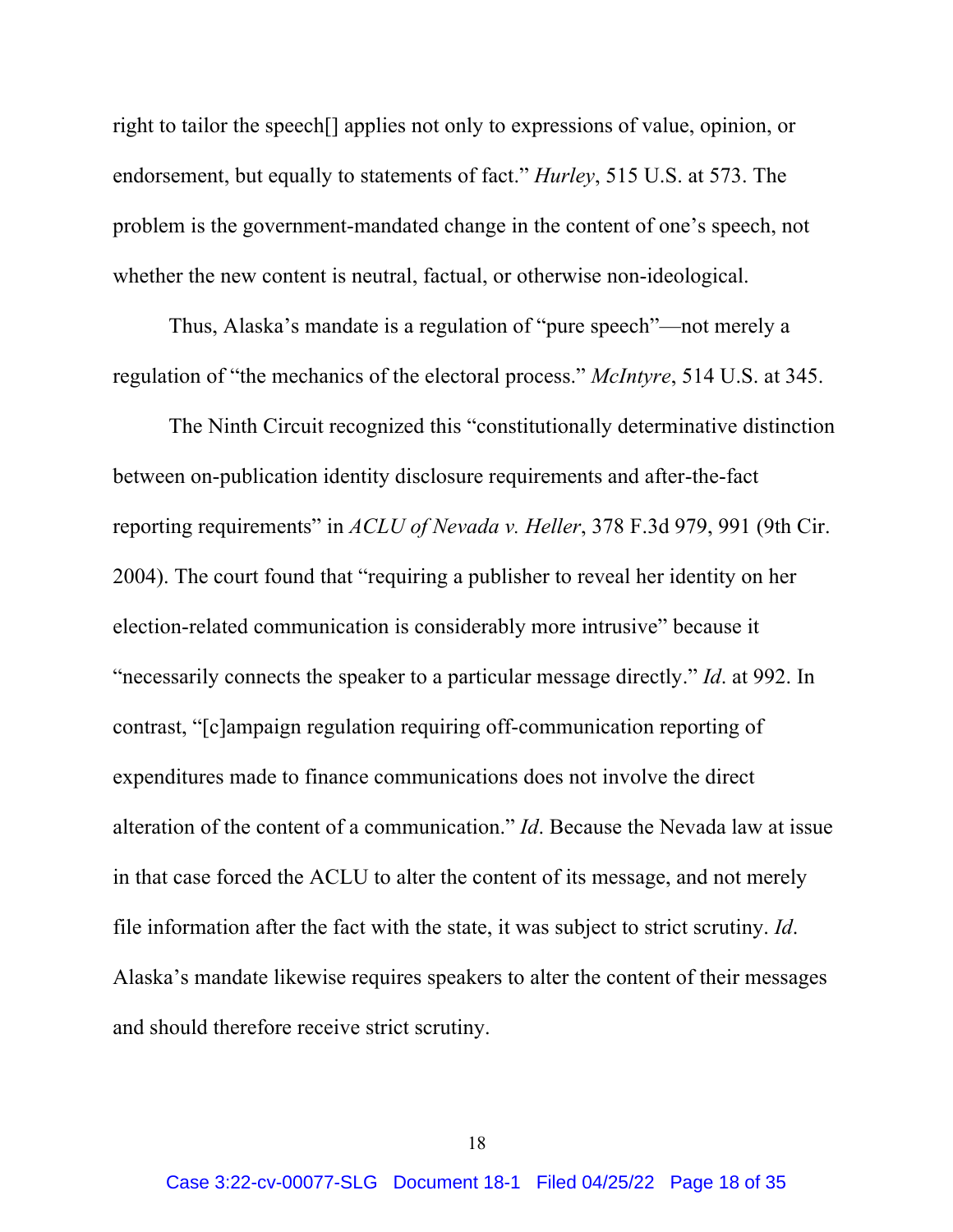Even if this Court were to subject the disclosure requirement here to exacting scrutiny, it would still fall. The rule pertains to independent expenditures, so it cannot serve any anti-corruption or regulatory avoidance interests. *Citizens United*, 558 U.S. at 357. The only state interest it could serve is an informational interest. And that interest is already fulfilled by the existing requirement that all independent expenditure donors be disclosed to APOC, which posts their information on the Internet.<sup>3</sup> Thus, the new disclosure rule only provides, at best, a marginal gain in convenience for viewers to see these names on the ad itself, rather than having to trouble themselves to find it on the Internet.

"The simple interest in providing voters with additional relevant information does not justify a state requirement that a writer make statements or disclosures she would otherwise omit," so the government's "informational interest is plainly insufficient." *McIntyre*, 514 U.S. at 348–49. Informational interests do not carry the same weight as, for example, "preventing fraud." *Id.* at 49; *accord Doe*, 561 U.S. at 197 (refusing to rely on an "informational" interest); *id*. at 206–08 (Alito, J., concurring) (explaining why such an interest is weak); *id*. at 238–29 (Thomas, J., dissenting) (same). *See also Sampson*, 625 F.3d at 1257 (noting a purely informational disclosure requirement "has some value, but not that much.").

<sup>&</sup>lt;sup>3</sup> State of Alaska, APOC Online Reports,

https://aws.state.ak.us/ApocReports/IndependentExpenditures/.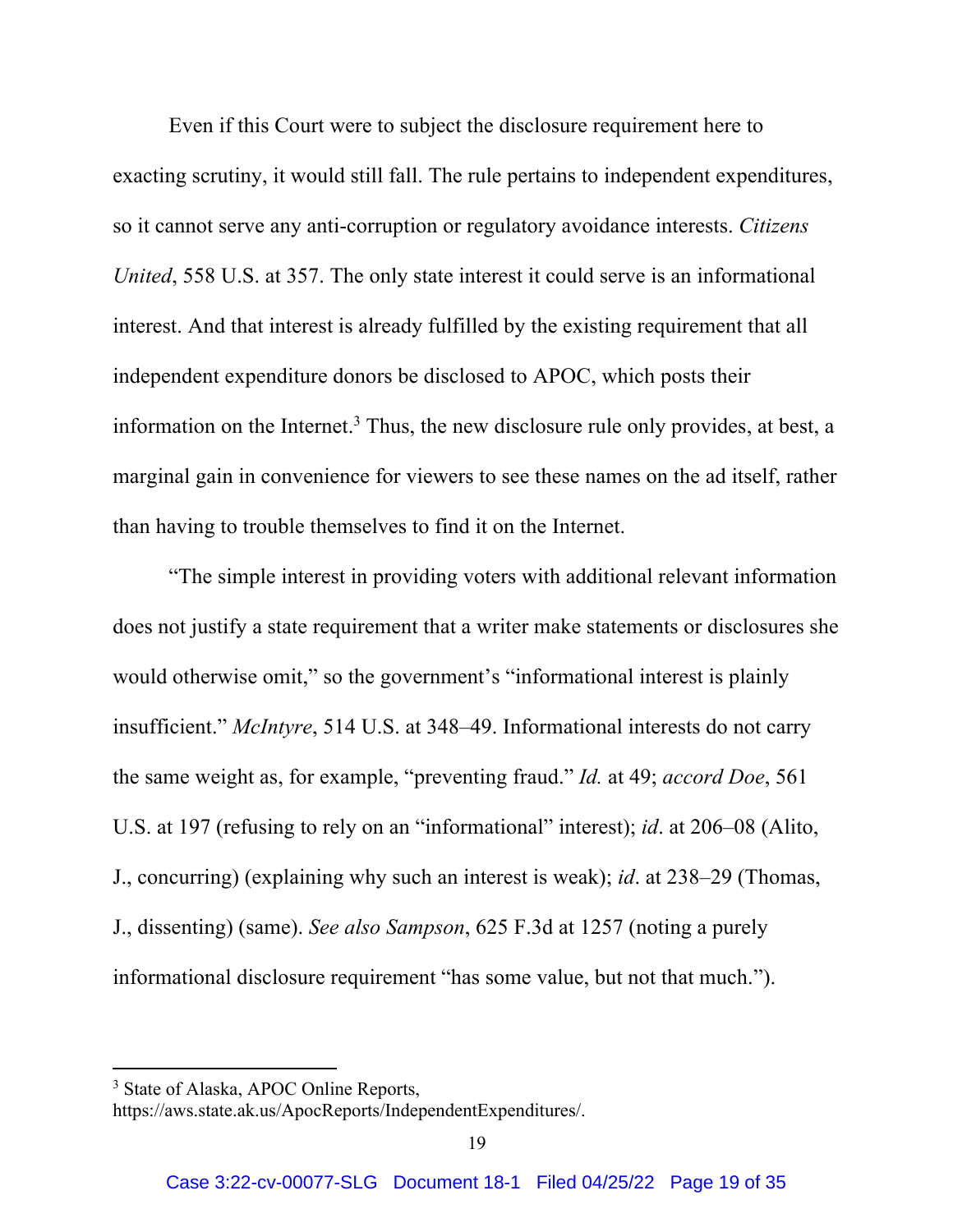This makes good sense. "The inherent worth of the speech in terms of its capacity for informing the public does not depend upon the identity of its source" or its supporters. *First Nat'l Bank of Boston v. Bellotti*, 435 U.S. 765, 777 (1978). Instead, "the best test of truth is the power of the thought to get itself accepted in the competition of the market." *Consol. Edison Co. of New York v. Pub. Serv. Comm'n of New York*, 447 U.S. 530, 534 (1980) (quoting *Abrams v. United States*, 250 U.S. 616, 630 (1919) (Holmes, J., dissenting)).

The on-ad sponsor disclaimer (the name of the independent expenditure committee) alone easily satisfies any informational interest that might exist. Who sponsored the ad "will signify more about the candidate's loyalties than the disclosed identity of an individual contributor will ordinarily convey." *Vote Choice v. DiStefano*, 4 F.3d 26, 35 (1st Cir. 1993). Indeed, conveying the top-five donors on the ad may decrease viewers' information by giving them a distorted view of the organization's overall donors.

Even if the government could show some important informational interest here, the on-ad donor disclaimer requirement is not narrowly tailored to that interest. "Narrow tailoring is crucial where First Amendment activity is chilled even if indirectly—because First Amendment freedoms need breathing space to survive." *AFPF*, 141 S. Ct. at 2384 (cleaned up). A "reasonable assessment of the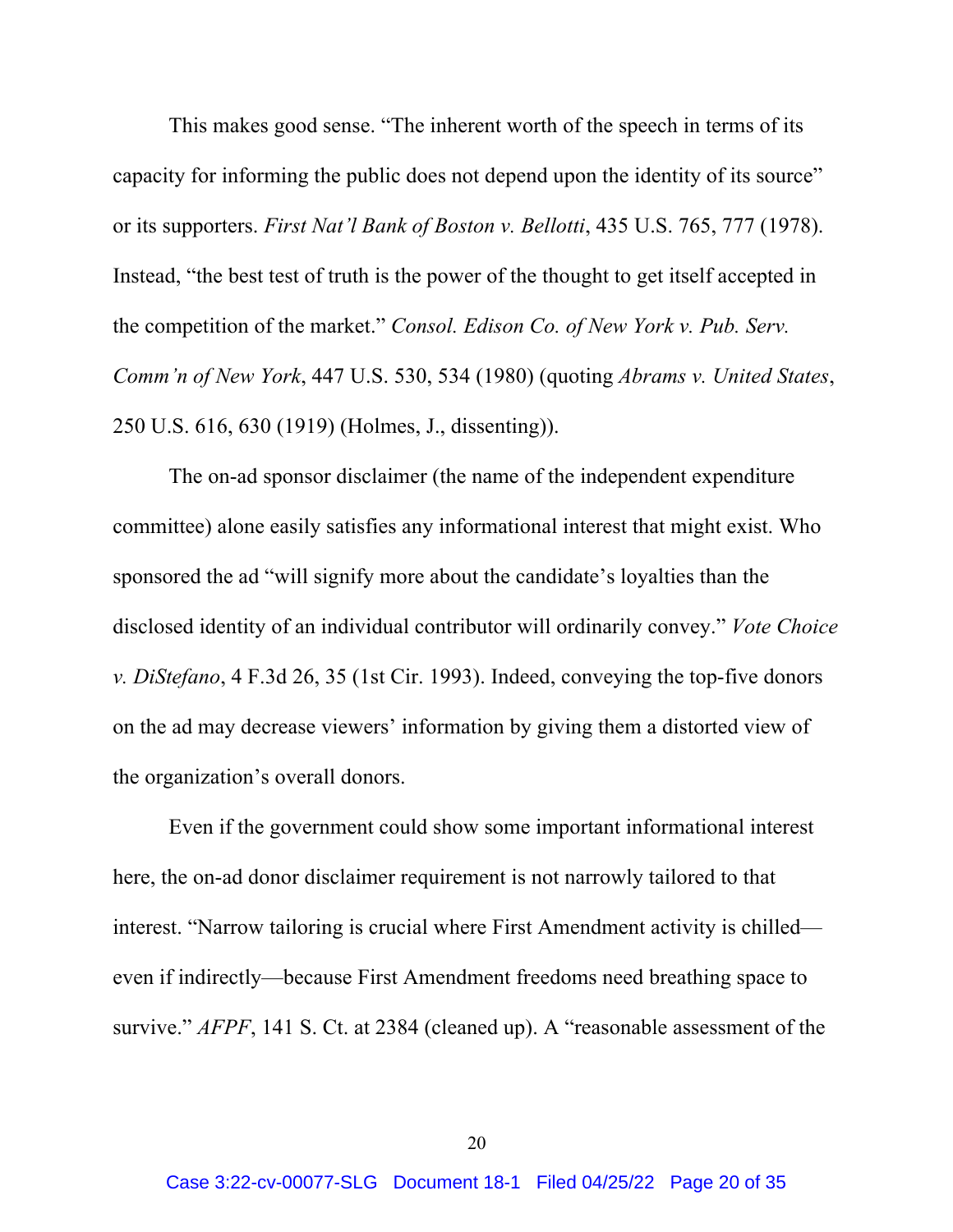burdens imposed by disclosure should begin with an understanding of the extent to which the burdens are unnecessary." *Id.* at 2385.

As discussed, all the information conveyed by the on-ad donor disclaimer is already available to the public under the law's other provisions, "at the click of a mouse" (or less). *McCutcheon*, 572 U.S. at 224. The on-ad disclaimer cannot be narrowly tailored to further an interest that is already satisfied.

The requirement is also over-inclusive. Many donors may give money to an organization for reasons unrelated to a particular ad. If donors were motivated to support an organization's advocacy in a state other than Alaska, or because of its work on another issue or campaign, or to support general office operations rather than campaign-oriented advertisements, they would be disclosed, yet their disclosure would not provide Alaskans with particularly interesting or relevant information. *Cal. Republican Party,* 2004 U.S. Dist. LEXIS 22160, at \*18-21. Some disclosed donors might even see their names listed on a message with which they do not agree—potentially *misleading* voters.

Of course, organizations could voluntarily choose to disclose their top five donors on advertisements—and citizens who care about such disclosure could reward them by favoring their messages. If that information were important to citizens, the marketplace of ideas would lead to disclosure. And Alaska's law already uses more narrowly tailored means to provide that same information.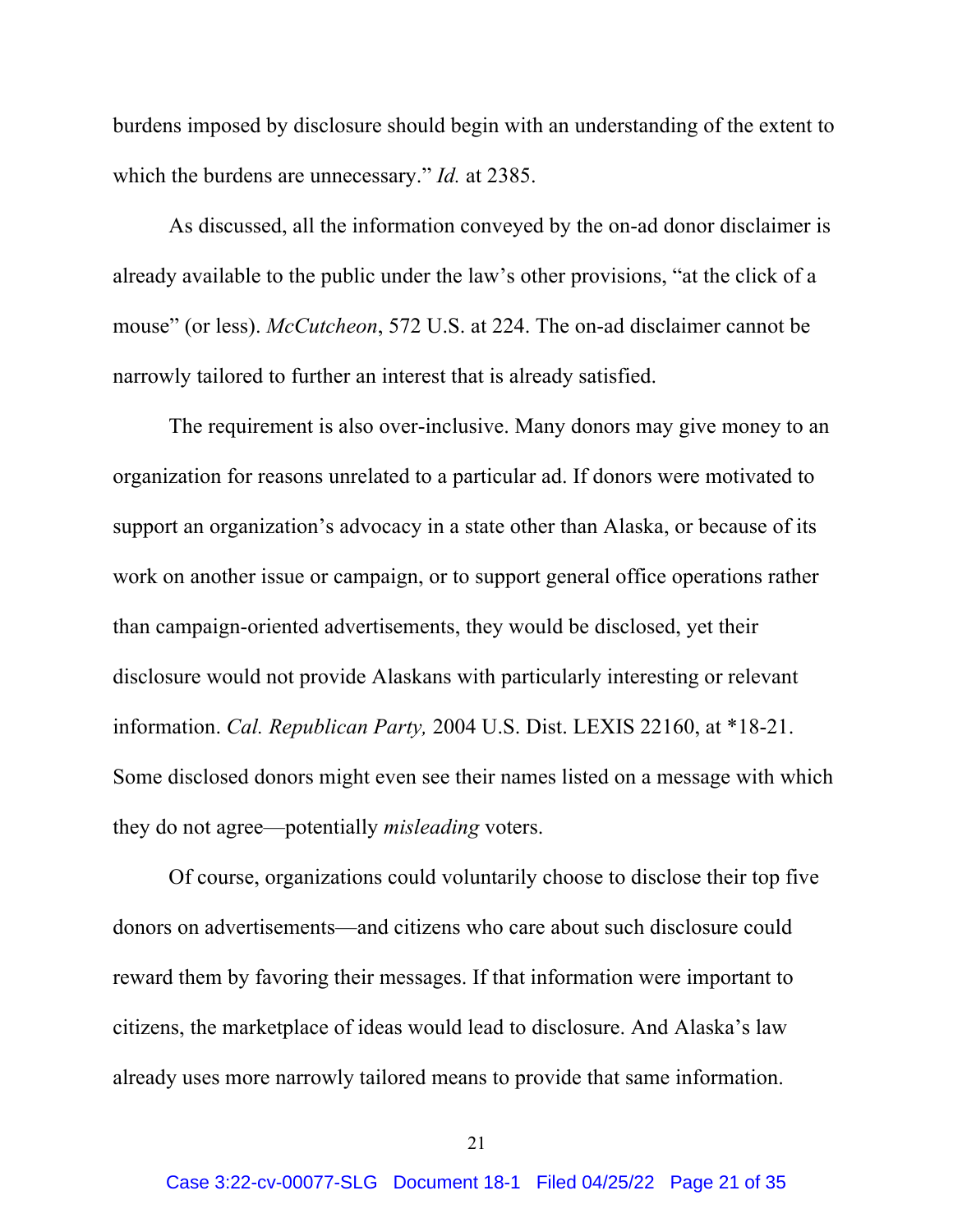Sanctioning this more speech-restrictive requirement flouts the Supreme Court's recent admonition that "[t]he government may regulate in the First Amendment area" through "compelled disclosure regimes" "only with narrow specificity." *AFPF*, 141 S. Ct. at 2384 (cleaned up).

Finally, the restriction is especially onerous because the required disclaimers will take up a significant portion of the advertisement. In the commercial context, the Ninth Circuit has struck down mandatory warnings as compelled speech in situations where the requirement was only that the "warning occupy at least 20% of the advertisement." *Am. Bev. Ass'n v. City & Cnty. of S.F.*, 916 F.3d 749, 754 (9th Cir. 2019); *accord R.J. Reynolds Tobacco Co. v. FDA*, 696 F.3d 1205, 1208 (D.C. Cir. 2012) (striking down tobacco warning labels that took up 20% of the packaging). But the extensive disclaimers here cover far more—requiring not just the names but also identifying information for five different donors, and on top of that the State's all-caps warning about donations from out-of-state, for the entirety of the ad, commandeering even more speech than the health warning in *American Beverage Association*, and in a context far more vital than sugary drinks. AS 15.13.090(c). This burden is even more pronounced in a radio ad, where the names of contributors must be read aloud. *Id*. at (d). The significant amount of space taken up by the State's mandated scripts exacerbates the compelled speech problem.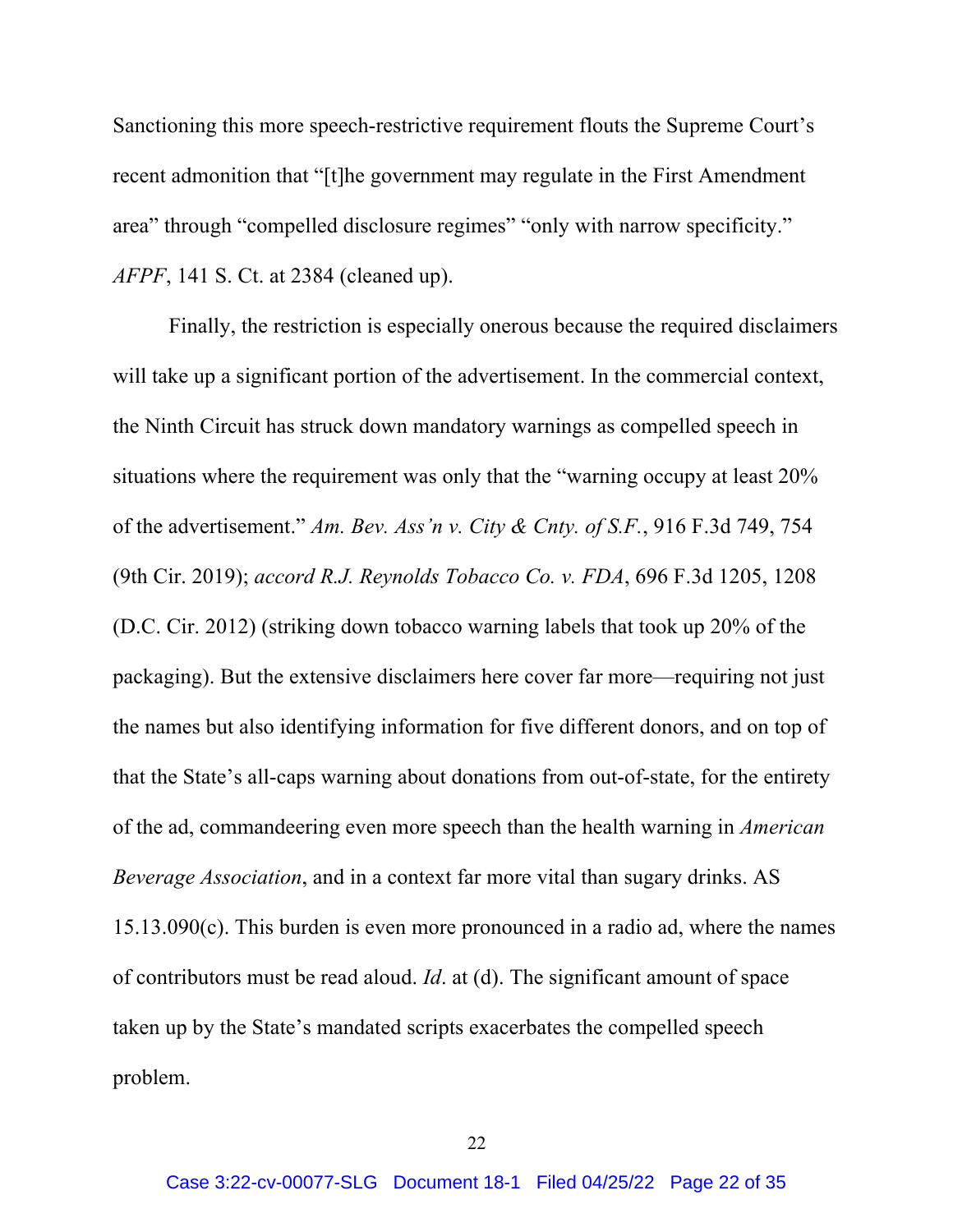This Court should therefore find that Plaintiffs are likely to succeed on the merits of their First Amendment challenge to Alaska's on-air disclaimer requirement for donors.

## **C. Compelling Plaintiffs to recite the out-of-state disclaimer violates the First Amendment.**

As with the "top five" disclaimer requirement, this Court should also find that Ballot Measure 2's disclaimer requirement for out-of-state contributions fails strict scrutiny. Section 12 of the law requires that any independent expenditure entity that receives more than 50% of its aggregate contributions from "true sources" with their principal place of business outside Alaska must include as a part of their speech the government authored statement: "A MAJORITY OF CONTRIBUTIONS TO [THIS GROUP] CAME FROM OUTSIDE THE STATE OF ALASKA." As indicated in Strait's declaration (¶ 10), Plaintiff Families of the Last Frontier has received more than 50% of its contributions in the past from contributors outside Alaska and intends to solicit outside Alaska to raise money in 2022. The Ninth Circuit ruled just last year that Alaska's out-of-state contribution limit violated the First Amendment. *Thompson v. Hebdon*, 7 F.4th 811, 824 (9th Cir. 2021). This Court should likewise find that Plaintiffs are likely to succeed on the merits of their claim that the out-of-state disclaimer requirement violates the First Amendment.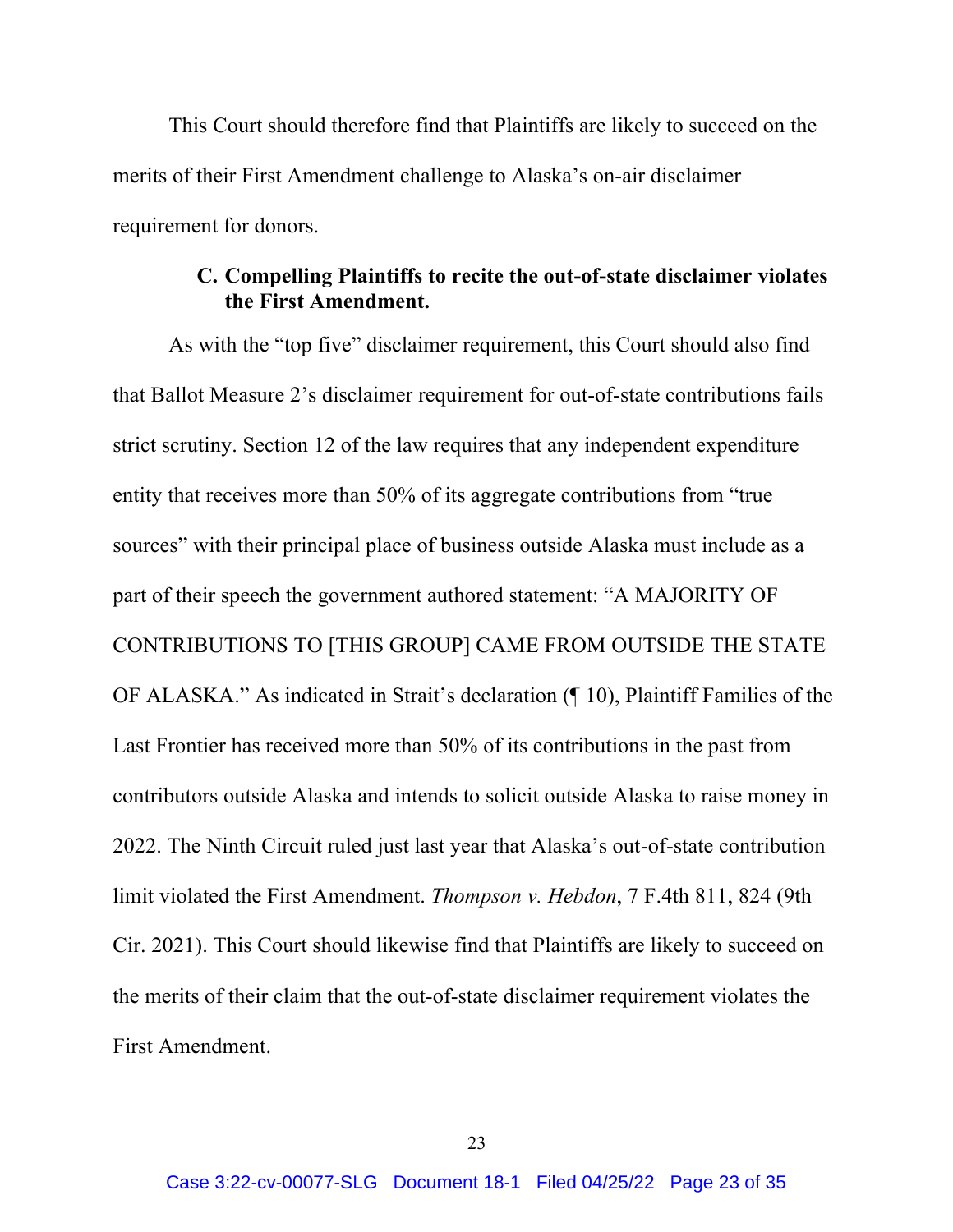Laws that discourage a certain class of people from making political contributions and thus burden political speech are "subject to strict scrutiny, which requires the Government to prove that the restriction furthers a compelling interest and is narrowly tailored to achieve that interest." *Citizens United*, 558 U.S. at 340 (cleaned up). Such laws are "presumptively invalid." *Schultz v. City of Cumberland*, 228 F.3d 831, 840 (7th Cir. 2000).

Out-of-state campaign contribution restrictions like Alaska's are routinely invalidated by courts. Again, last year the Ninth Circuit struck down Alaska's nonresident aggregate limit, which barred candidates from accepting more than \$3,000 per year from non-Alaskans. As the court recognized, "[a]t most, the law aim[ed] to curb perceived 'undue influence' of out-of-state contributors—an interest that is no longer sufficient after" the Supreme Court's decisions in *McCutcheon* and *Citizens United*. *Thompson*, 7 F.4th at 824. The Ninth Circuit rejected Alaska's argument that the state had an interest in avoiding the appearance of undue out-of-state influence, pointing out that the only relevant inquiry was whether the state could show an interest in preventing actual corruption, and that Alaska's argument "sa[id] nothing about corruption." *Id*. The court concluded that "Alaska fail[ed] to demonstrate that the risk of quid pro quo corruption turns on a donor's particular geography." *Id*. at 825. The court found "no indication that the First Amendment interest in protecting political access waxes or wanes depending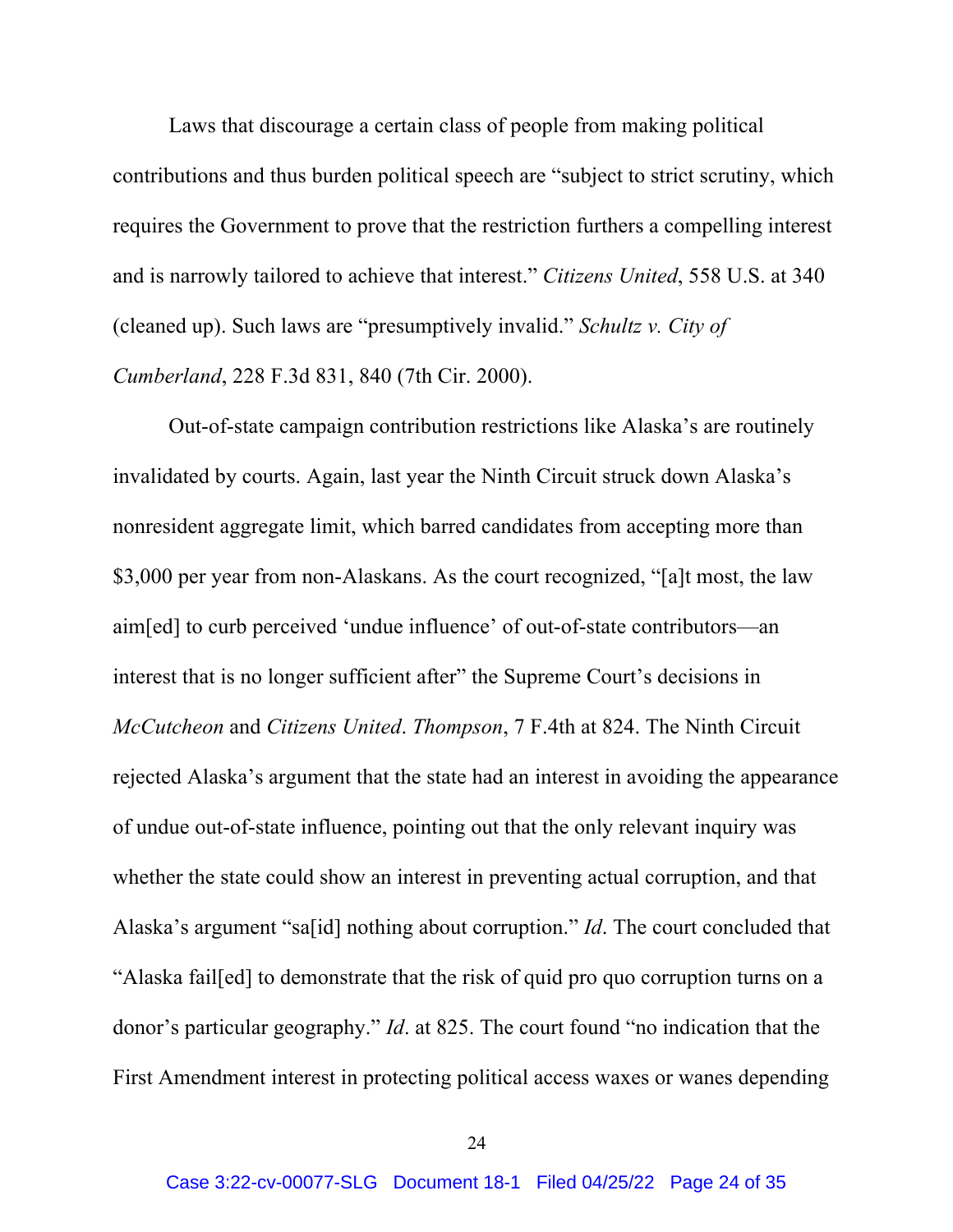on the representative relationship between contributor and candidate." *Id*. at 826 n.6.

Likewise, in *Landell v. Sorrell*, the Second Circuit held that Vermont's law prohibiting candidates, political parties, and political action committees from receiving more than twenty-five percent of their donations from out-of-state donors violated the First Amendment. 382 F.3d 91, 146 (2d Cir. 2004). The court recognized "that many non-residents have legitimate and strong interests in Vermont and have a right to participate, at least through speech, in those elections." *Id.* at 147. The court thus held that Vermont had "no sufficiently important governmental interest" to justify "disproportionately curtailing the voices of some, while giving others free rein, because it questions the value of what they have to say." *Id*. at 146, 148.

Other courts that have considered the issue have invalidated similar bans. A district court struck down South Dakota's ban of out-of-state contributions to ballot question committees because it "ban[ned] all direct political speech from one segment of society." *SD Voice v. Noem*, 380 F. Supp. 3d 939, 948 (D.S.D. 2019). The court held that the claimed interest in self-government was neither compelling nor important, and that the law failed narrow tailoring because it left other avenues for out-of-state residents to contribute. *Id*. at 949.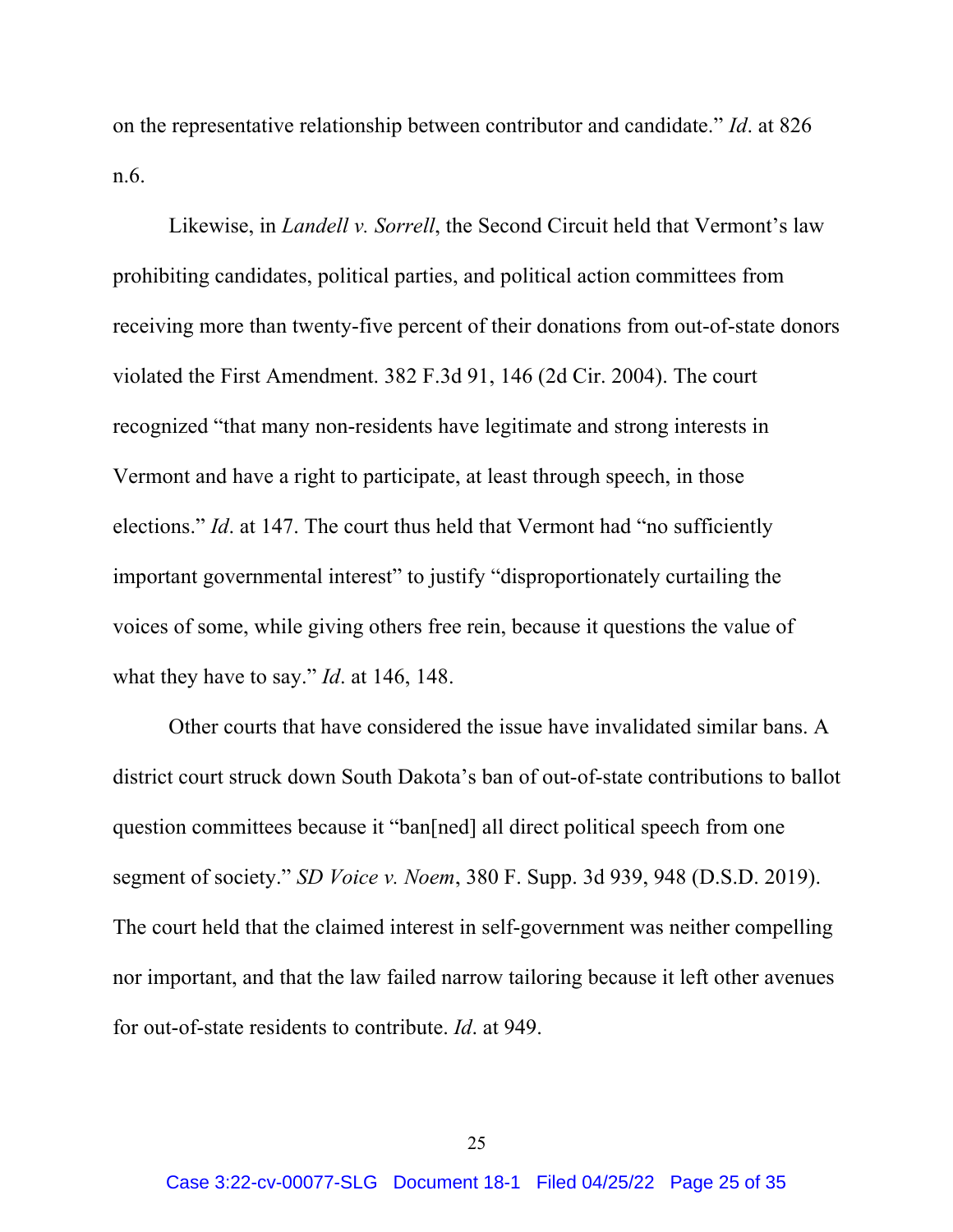Likewise, in *We the People PAC v. Bellows*, a district court granted a preliminary injunction prohibiting Maine's Secretary of State from enforcing Maine's law that restricted out-of-state petition circulators. 519 F. Supp. 3d 13, 40 (D. Me. 2021) (appeal filed). The court said that such "residency restrictions" were "severe burdens and unconstitutional under a strict scrutiny review." *Id*. *Bellows* tracks a long line of cases invaliding restrictions on out-of-state circulators under the First Amendment. *See, e.g., Citizens in Charge v. Gale*, 810 F. Supp. 2d 916, 927 (D. Neb. 2011) (collecting cases).

This Court should similarly invalidate the out-of-state disclosure disclaimers here. Section 12 impermissibly burdens the protected speech of both donors and groups by compelling them to speak the government's message implying that outof-state funding is somehow suspect or disreputable. The disclaimer serves no anticorruption interest—the donors to independent expenditure groups are already disclosed to the state, and to the public on the state's website, so one can easily determine whether any particular group draws its support from outside Alaska and rival groups can point out this supposed foreign influence in their own speech if they think it will matter to Alaska's voters. Compared to this traditional giveand-take of politics, Section 12's disclaimer requirement is more likely to mislead than enlighten: including the government's required message will only imply that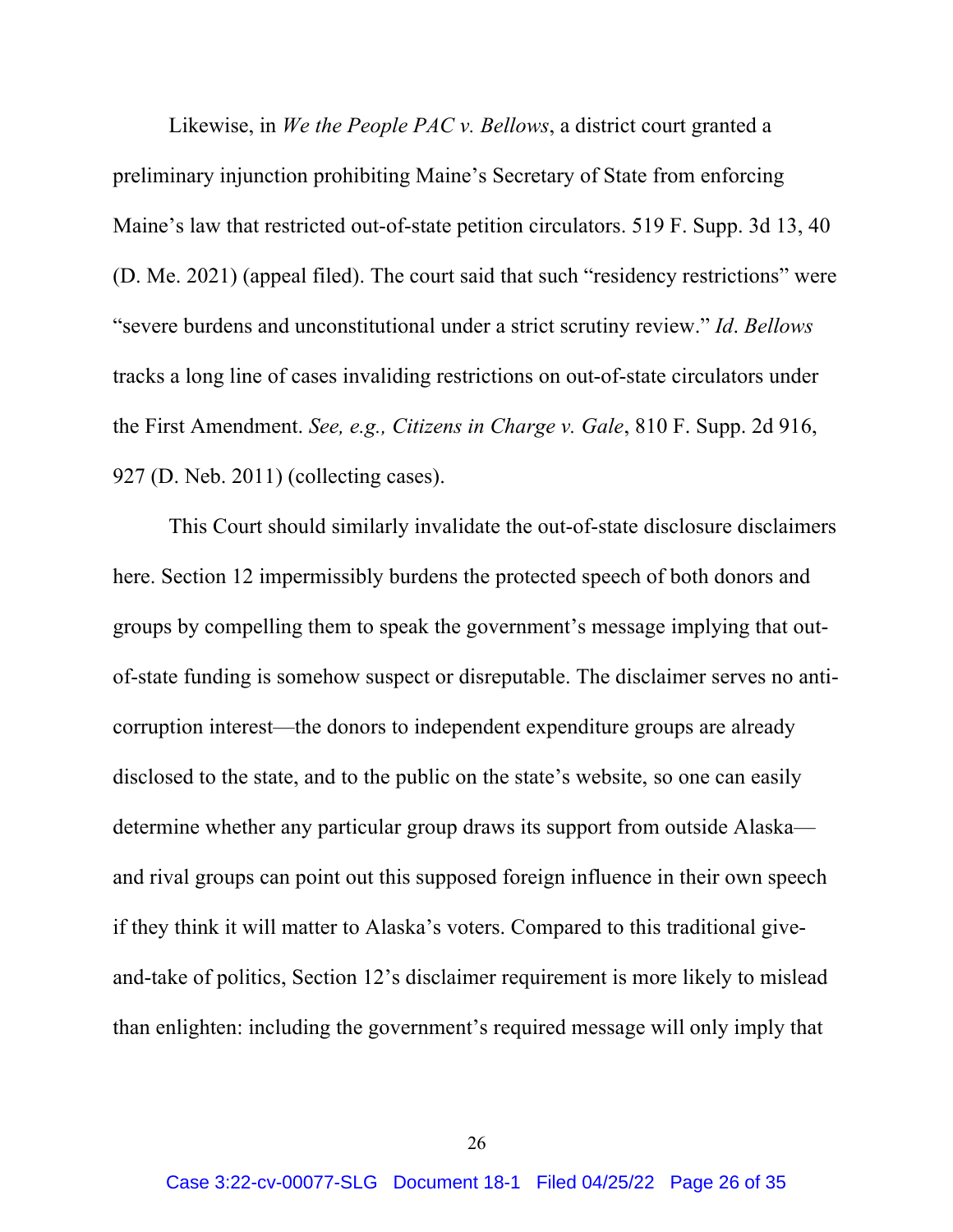there's something shady about a groups funding, devoid of any context by which voters could make a reasoned judgment.

Nor is Alaska's supposed interest narrowly tailored to its claimed interest. Section 19 defines "outside-funded entity" as a group that takes donations from a true source with a principal place of business outside Alaska. But one's principal place of business is a poor proxy for one's interest in Alaska's elections. Indeed, a donor could have significant operations in Alaska, even a majority of its operations, while happening to be headquartered elsewhere*. See, e.g., Hertz Corp. v. Friend*, 559 U.S. 77 (2010) (noting corporation's principal place of business was in New Jersey even though its biggest market was California).

"If the State chooses to tap the energy and the legitimizing power of the democratic process, it must accord the participants in that process . . . the First Amendment rights that attach to their roles." *White*, 536 U.S. at 788 (cleaned up). The Framers designed the First Amendment "to secure the widest possible dissemination of information from diverse and antagonistic sources" and thereby "to assure unfettered interchange of ideas for bringing about of political and social changes desired by the people." *Buckley*, 424 U.S. at 49. To permit the government to "restrict the speech of" out-of-state supporters "to enhance the relative voice of others is wholly foreign to the First Amendment." *Id*. at 48-49. Because the statute violates core speech rights, it violates the First Amendment. Thus, the plaintiffs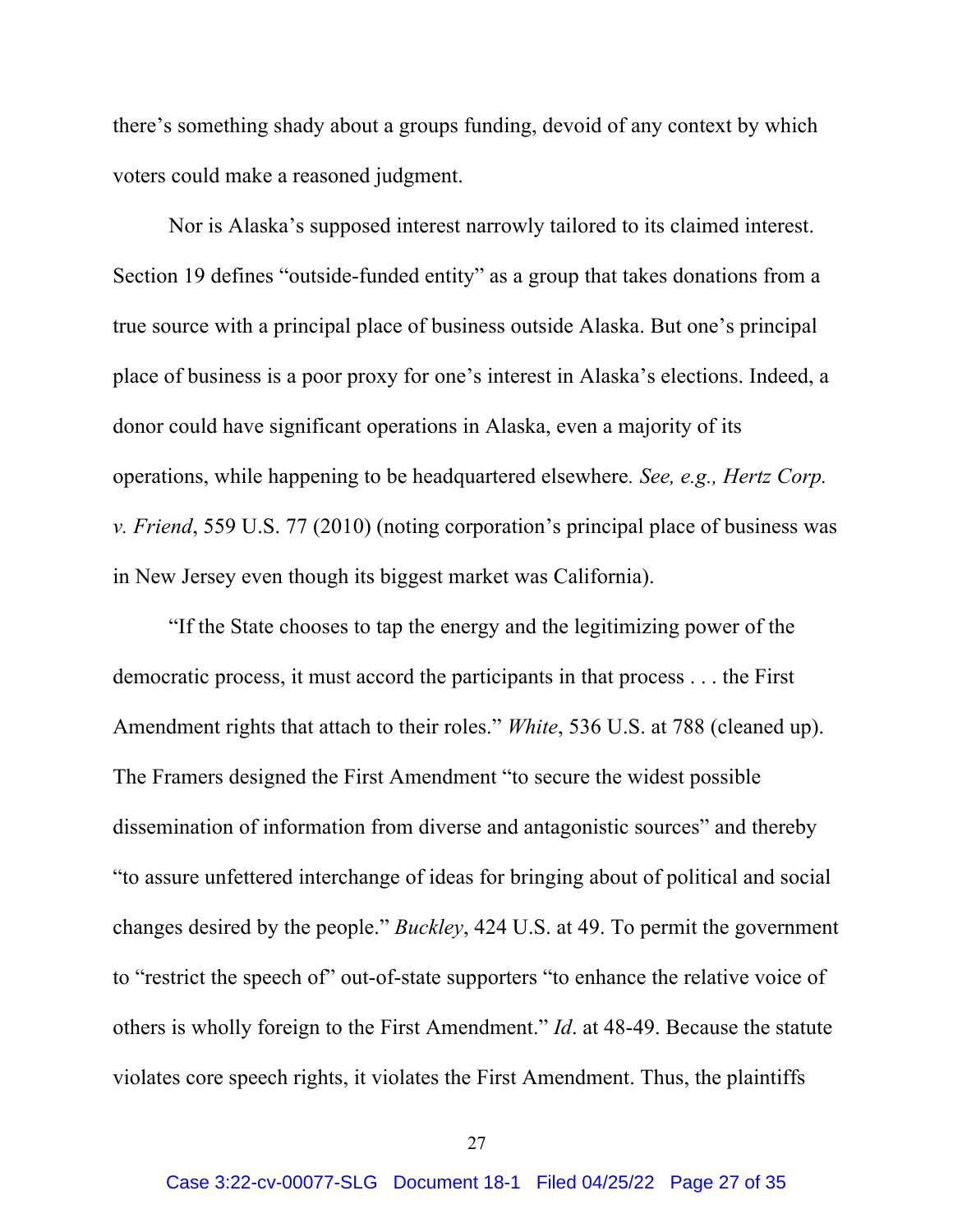will likely prevail on the merits that the out-of-state requirement violated the First Amendment.

# **D. Compelling secondary donor disclosure violates the First Amendment.**

The freedom of association guaranteed by the First Amendment includes a right to the privacy in those associations. *NAACP*, 357 U.S. at 466; *AFPF,* 141 S. Ct. at 2382. Ballot Measure 2 violates this freedom of private association by compelling independent expenditure groups to track and disclose not only their own donors, but also donors to those donors, and donors to those donors' donors, reaching out infinitely to what it defines as the "true source" of the money. This requirement violates free association by requiring disclosure of donations not related to electoral spending.

Again, "[r]egardless of the type of association, compelled disclosure requirements are reviewed under exacting scrutiny." *AFPF*, 141 S. Ct. at 2383. And again, disclosure requirements must be "tied with precision" and "carefully tailored" to actual electoral activity. *Nat'l Ass'n for Gun Rights*, 933 F.3d at 1117- 18.

The Supreme Court has recognized that the government has an interest in disclosure of dollars "that [are] unambiguously campaign related." *Buckley*, 424 U.S. at 81. Thus, government may require disclosure of donors to campaign committees and independent expenditure groups. *Id*. It may even require secondary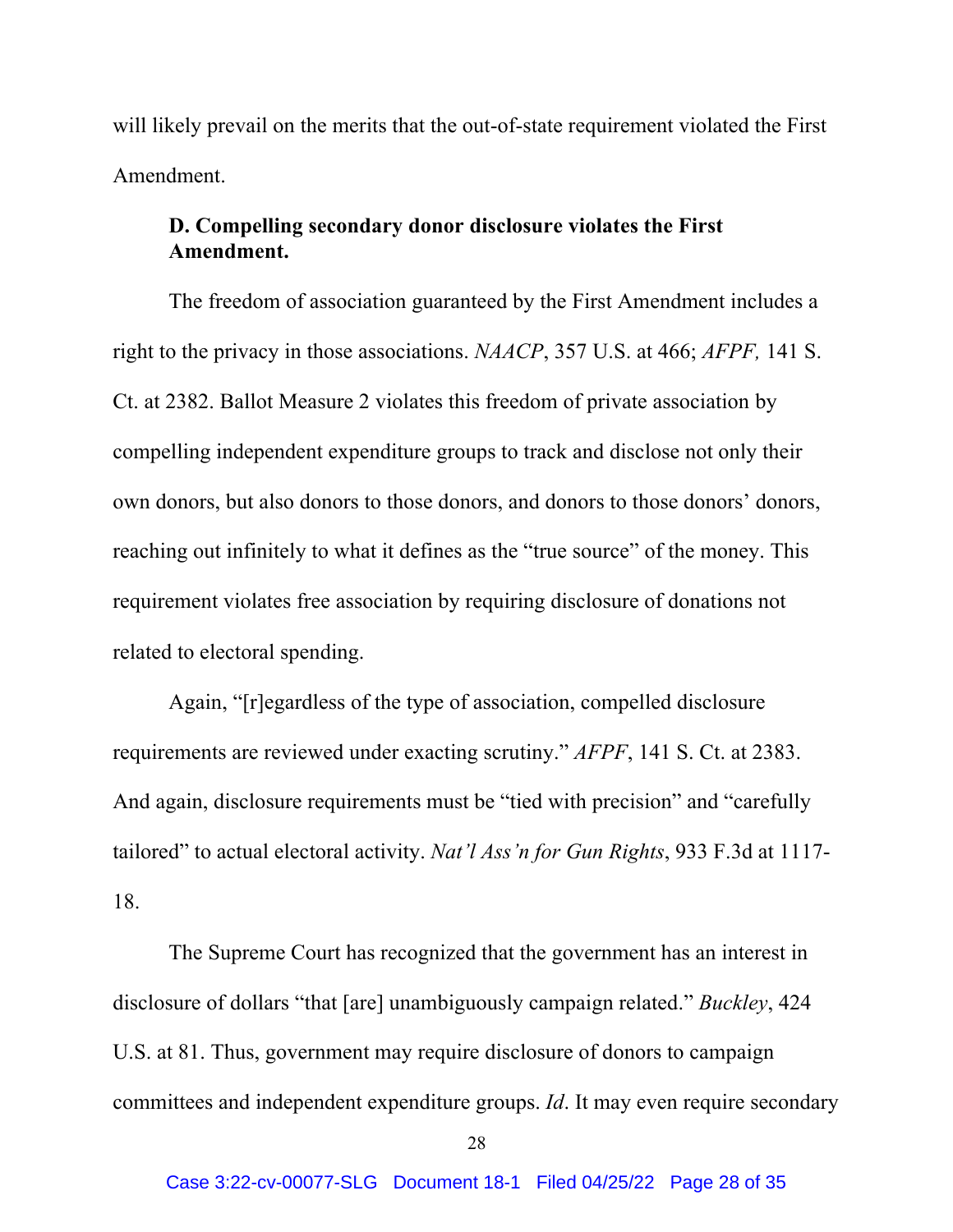donor disclosure by groups that raise money for explicitly political purposes, and then make direct expenditures or make donations to candidates or committees, such as political parties or political action committees. *Id*. But the State crosses a constitutional line when it chases every dollar down a disclosure rabbit hole to its "true source," the person or corporation who earned it. Under this framework, the "true source" of the money is "a person or legal entity whose contribution is funded from wages, investment income, inheritance, or revenue generated from selling goods or services," as opposed to someone who "derived funds via contributions, donations, dues, or gifts," which Ballot Measure 2 terms an "intermediary." Section 9 prohibits so-called "dark money" transactions, and crucially Section 6 requires disclosure of the "true source" and any "intermediaries."

This "true source" disclosure requirement is not "tied with precision" or "carefully tailored" to actual electoral activity. Consider: a church supports a prolife organization like Alaska Right to Life with a \$2,000 donation, intending to support legislative efforts to advance pro-life laws. Months later, separate from its lobbying activities, the pro-life organization makes an independent expenditure. The church must now disclose all of its tithers and members who give over \$2,000 annually to APOC. Another example: a realtor joins the Alaska Realtors Association but explicitly chooses not support the Realtors PAC, preferring not to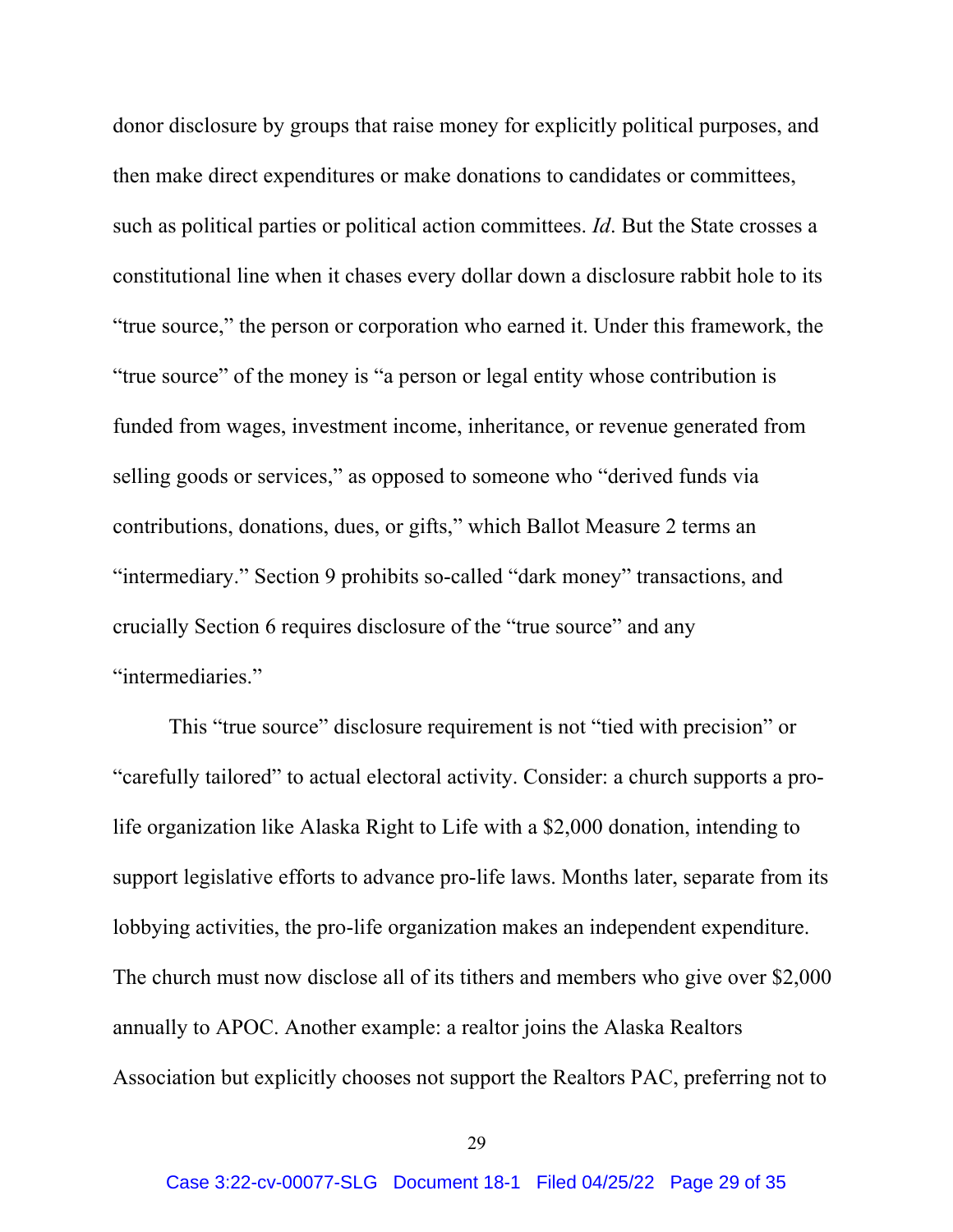have his political giving disclosed online. The Alaska Realtors nevertheless sponsor a table at a Chamber of Commerce luncheon, and eleven months later the Chamber makes an independent expenditure. Suddenly the original realtor finds his name on APOC's website—the exact result he sought to avoid by not giving to the Realtors PAC. In either of these scenarios, or any of a hundred others that are likely to arise, the original donation was not made with a political intention, and its disclosure is not "tied with precision or carefully tailored" to an electoral activity.

The First Amendment restricts burdensome disclosure requirements because "each governmental demand for disclosure brings with it an additional risk of chill." *AFPF*, 141 S. Ct. at 2389. The "true source" requirement burdens speech in several ways.

First, it demands that recipients disclose information they may not even have access to. Entities generally do not track the finances of other entities—indeed, nonprofits' donor lists are valuable and contain closely held information that implicates both associational privacy and the groups' ability to compete in the marketplace for donations; requiring disclosure of those lists is equivalent to demanding that companies publicize their sales leads.

Second, compelled secondary disclosure chills speech by limiting who an independent expenditure group may solicit funds from. The "true source" requirement is a departure from accepted practice around the country, and many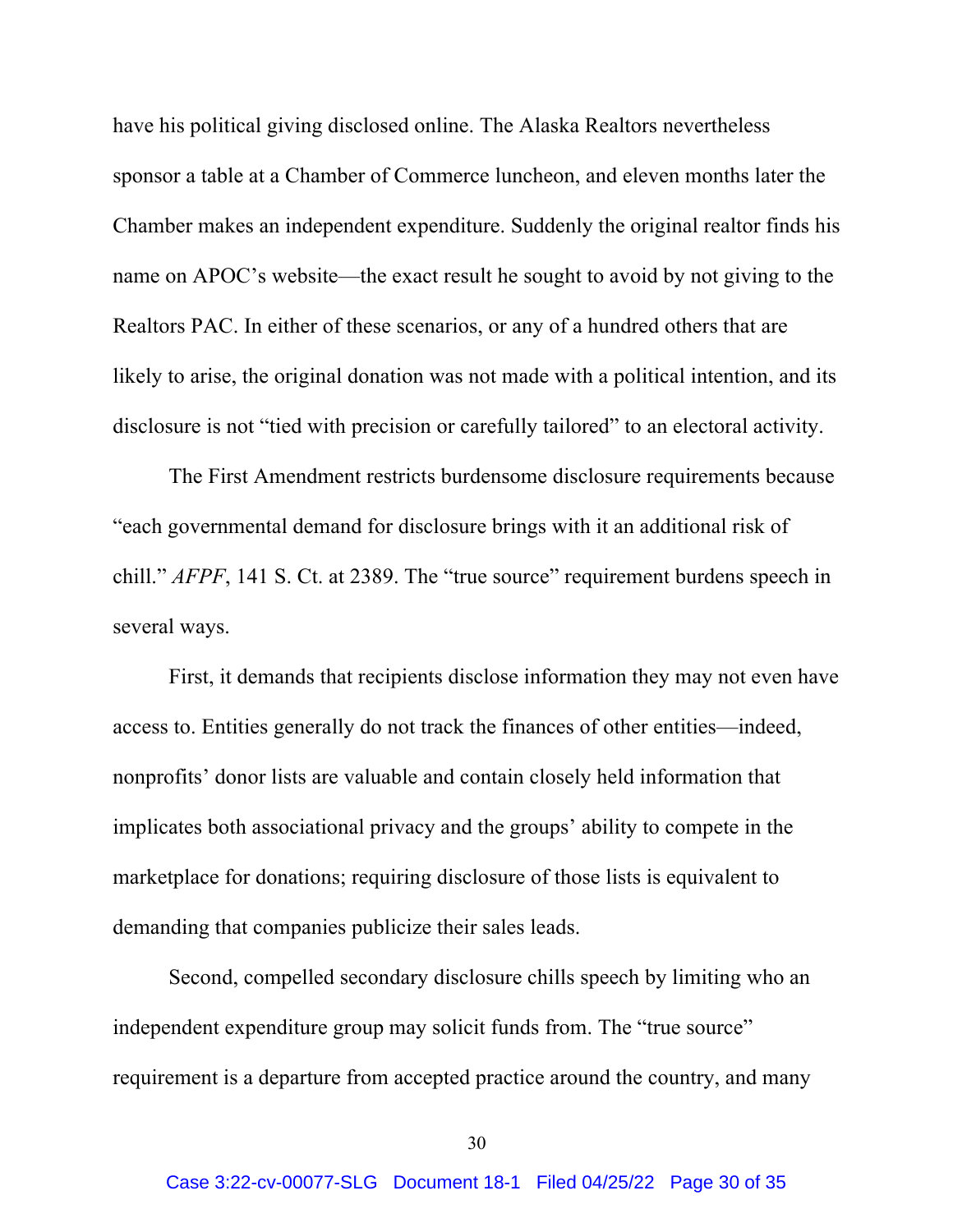potential donors will refuse to participate in Alaskan elections rather than severely alter their usual operations, which are conducted on the basis of donor privacy.

Third, it sweeps up innocent third parties who do not have any nexus to Alaska elections—e.g., a random citizen in Maryland or Wisconsin who donated to a group they were familiar with, only to discover later that their home address has been posted on the Internet, not because of who they gave to, but because of the political speech of another group they've never heard of, never donated to, and may even disagree with—all because some portion of the money they gave to a different entity for a different cause ended up weaving its way to a group engaged in political speech in Alaska.

Indeed, the "true source" requirement is not only burdensome, it is *misleading*, in that it associates donors with causes they may have no interest in at all, and even causes they oppose. People give money to a particular entity for a particular purpose, among many purposes that entity may have. Jane Doe may donate to a libertarian-minded nonprofit because she supports that group's position against foreign military interventions. She will be very surprised to find her name among the funders of ads opposing an increase in Alaska's tax rates, a policy position she has never considered and happens to disagree with. But it turns out the group she donated to also provides funding to independent expenditure groups that advocate for lower taxes.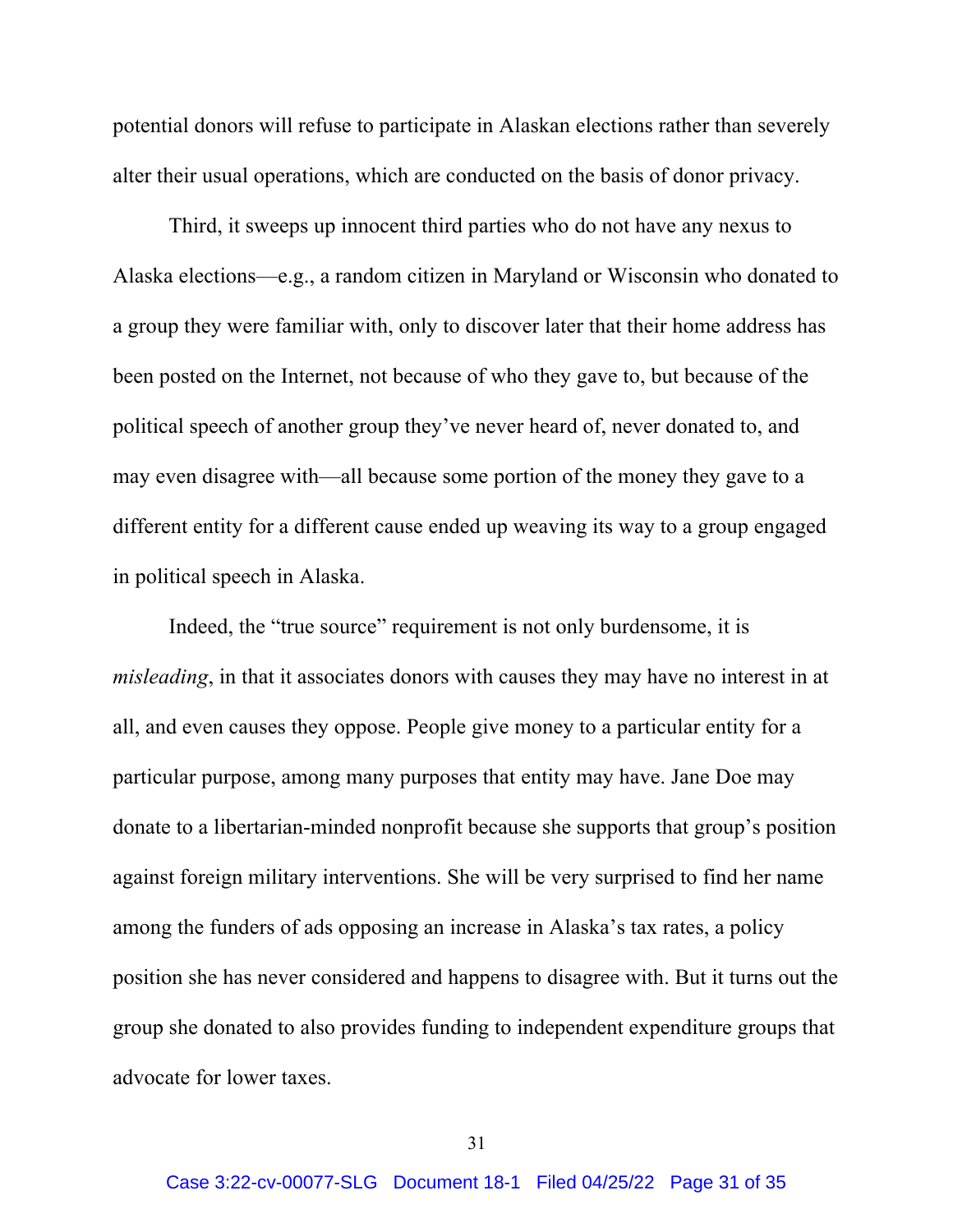In this sense, the "true source" requirement doesn't simply punish association, it also *compels* association, affiliating donors with whatever cause or speaker somehow comes into possession of the funds, regardless of the original donor's intent or beliefs. This compulsory association likewise violates the First Amendment, since "[f]orcing free and independent individuals to endorse ideas they find objectionable is always demeaning. . . . [A] law commanding involuntary affirmation of objected-to beliefs would require even more immediate and urgent grounds than a law demanding silence." *Janus v. AFSCME*, 138 S. Ct. 2448, 2464 (2018) (quoting *W. Virginia Bd. of Ed.*, 319 U. S. at 633 (cleaned up)).

Finally, the State here is trying to hijack an established term of art in campaign finance law and use it for a totally different and insidious purpose. "True source" has an accepted meaning in campaign finance law pertaining to the use of "straw donors"—i.e., when Person A gives money to Person B so that Person B will in turn make a donation with those funds to evade contribution limits. "True source" rules at the FEC and in other states prevent the use of straw donors to illegally evade contribution caps. 11 C.F.R. § 110.4(b)(2)(i) ("true contributor"). Alaska has taken that term of art and repurposed it to require disclosure of all donors back to the original human person or corporation that earned the money. True "true source" rules may serve the government's strong interest in rooting out corruption, but Alaska's so-called "true source" rule serves only an attenuated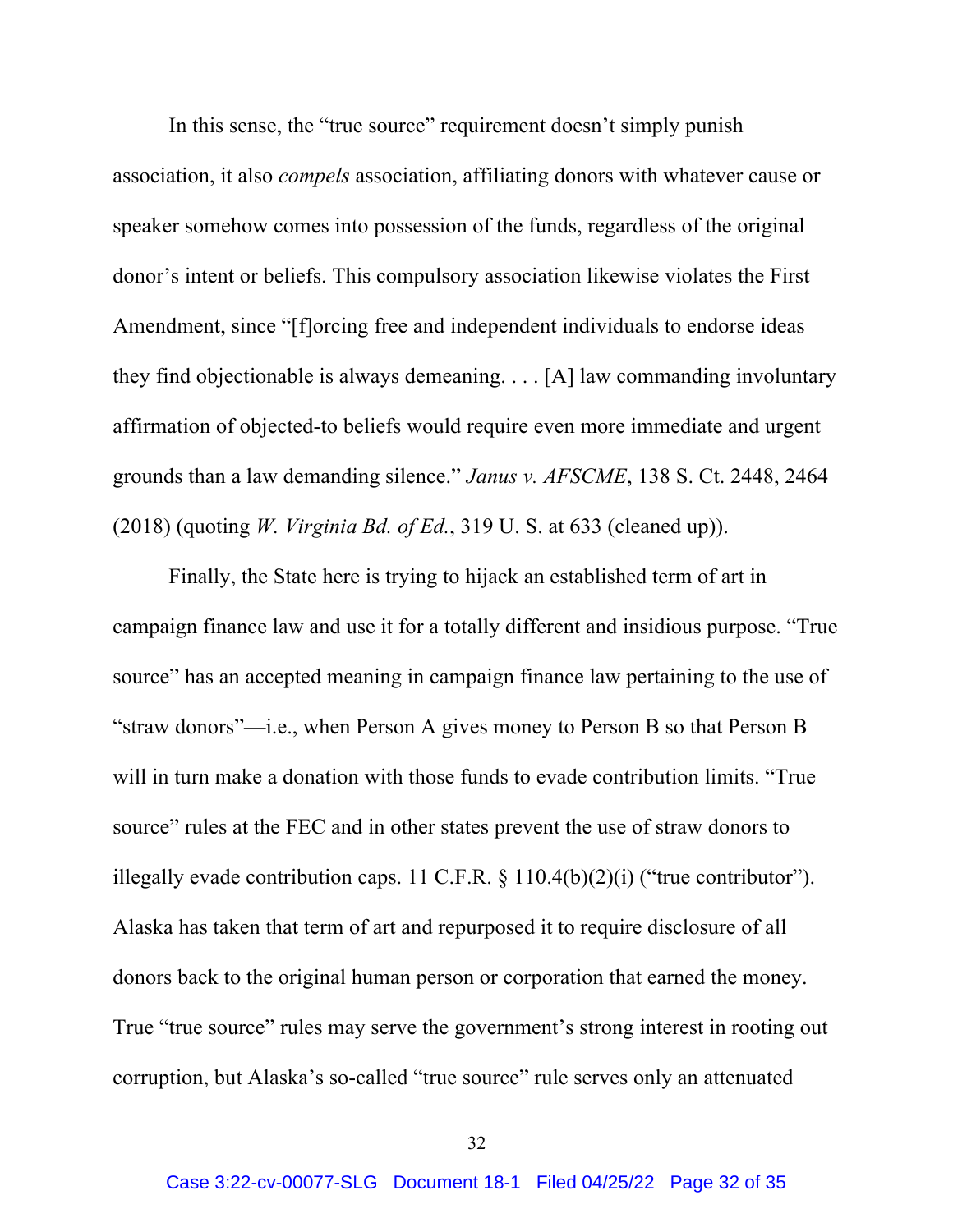informational interest: the weakest of the possible interests a campaign finance rule might serve. And here the informational interest places a compliance burden on, and violates the privacy of, persons who give without any knowledge of eventual use of some sliver of their funds for political purposes. This is not precisely or carefully tailored to a sufficient informational interest for actual electoral activity.

### **II. Plaintiffs will suffer irreparable injury without an injunction.**

The 2022 election is only months away, and if not granted relief now, Plaintiffs will never be able to get the speech Ballot Measure 2 curtails back. If denied a preliminary injunction in this case, they will be forced to make a choice: either allow their speech relevant to the upcoming election in November to be chilled by Ballot Measure 2, or undertake that speech and subject themselves, and their donors, to Alaska's burdensome and punitive disclosure regime. *Sanders Cnty. Republican Cent. Comm. v. Bullock*, 698 F.3d 741, 748 (9th Cir. 2012).

To be put to this choice is, itself, a First Amendment injury, and "[t]he loss of First Amendment freedoms, for even minimal periods of time, unquestionably constitutes irreparable injury." *Elrod v. Burns*, 427 U.S. 347, 373 (1976). The Court should therefore find that Plaintiffs will be irreparably injured without an injunction.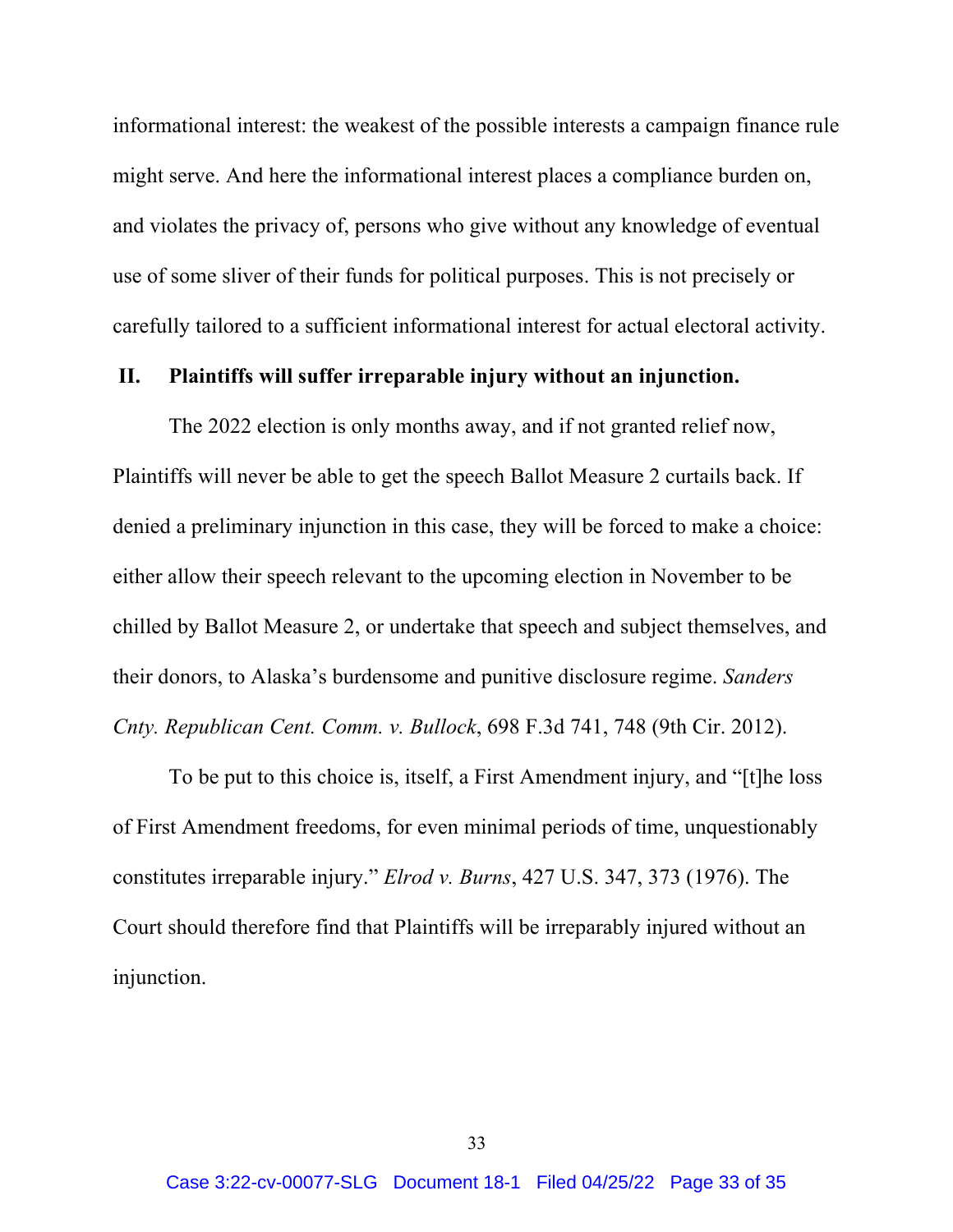#### **III. The balance of equities favors Plaintiffs.**

As explained above, Plaintiffs face irreparable injury if the preliminary injunction is not issued. And since Plaintiffs are likely to succeed on the merits, "there is no significant state or public interest in curtailing debate and discussion of a ballot measure," or any other topic relevant to the upcoming election. *Citizens Against Rent Control/Coalition for Fair Hous. v. Berkeley*, 454 U.S. 290, 299 (1981).

The balance of equities therefore supports this Court enjoining Ballot Measure 2 to protect Plaintiffs' right to First Amendment expression, since "[t]he injury to the plaintiffs' First Amendment rights outweighs the [government's] interest in enforcing impermissible campaign finance laws." *W. Tradition P'ship v. City of Longmont*, Civil Action No. 09-cv-02303-WDM-MJW, 2009 U.S. Dist. LEXIS 103436, at \*21 (D. Colo. Oct. 21, 2009) (citing *Elam Construction, Inc. v. Regional Transportation District*, 129 F.3d 1343, 1347 (10th Cir. 1997)).

#### **IV. An injunction is in the public interest.**

The enforcement of constitutional rights is, by definition, always in the public interest. *Melendres v. Arpaio*, 695 F.3d 990, 1002 (9th Cir. 2012). The First Amendment allows a multitude of voices to speak when it comes to important policy questions. The public benefits from robust debate on these topics. It will benefit even more if that debate is expanded by allowing Plaintiffs to undertake